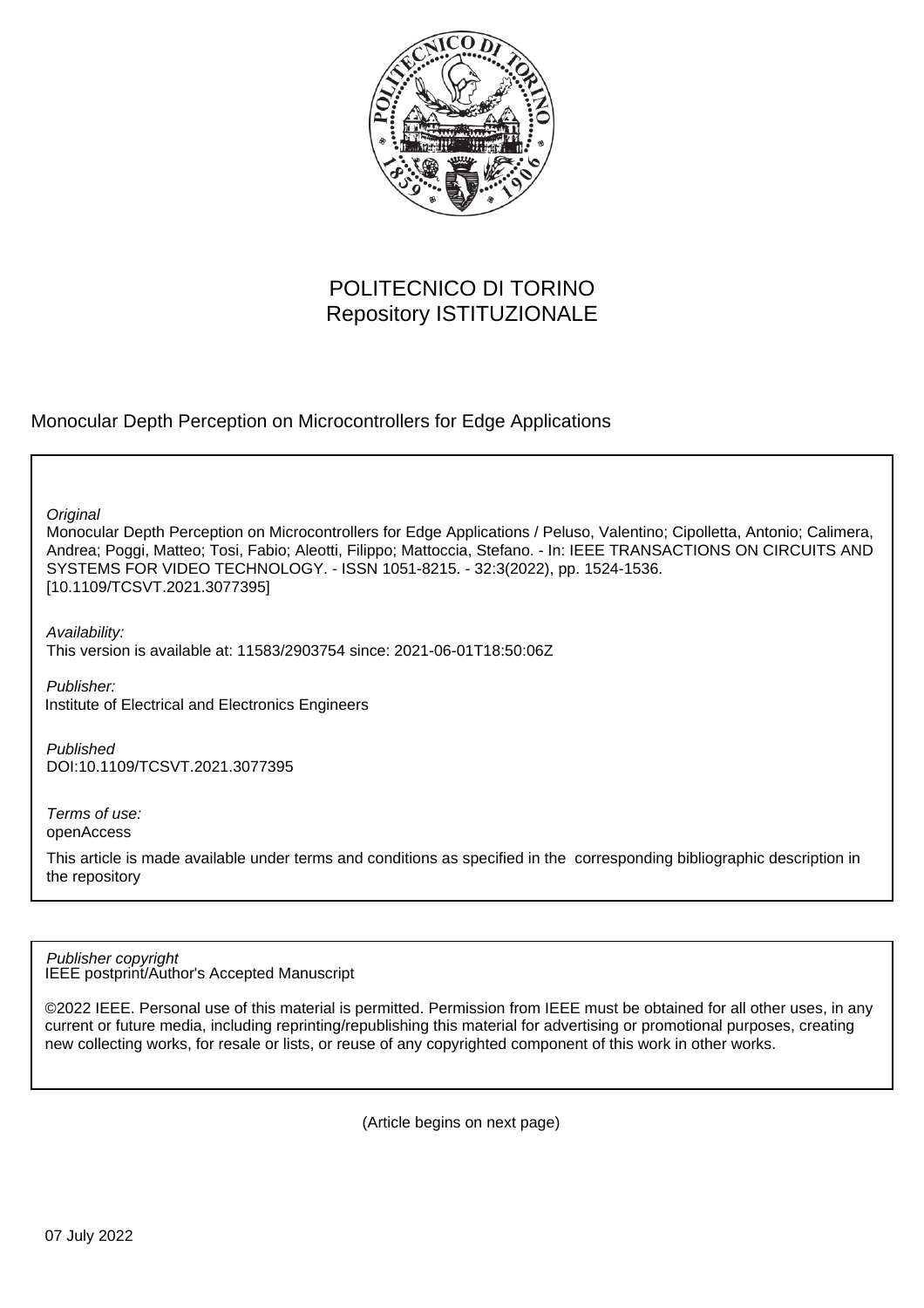# Monocular Depth Perception on Microcontrollers for Edge Applications

Valentino Peluso, *Member, IEEE*, Antonio Cipolletta, *Student Member, IEEE*, Andrea Calimera, *Member, IEEE*, Matteo Poggi, *Member, IEEE*, Fabio Tosi, *Student Member, IEEE*, Filippo Aleotti, *Student Member, IEEE*, Stefano Mattoccia *Member, IEEE*

*Abstract*—Depth estimation is crucial in several computer vision applications, and a recent trend in this field aims at inferring such a cue from a single camera. Unfortunately, despite the compelling results achieved, state-of-the-art monocular depth estimation methods are computationally demanding, thus precluding their practical deployment in several application contexts characterized by low-power constraints. Therefore, in this paper, we propose a lightweight Convolutional Neural Network based on a shallow pyramidal architecture, referred to as  $\mu$ PyD-Net, enabling monocular depth estimation on microcontrollers. The network is trained in a peculiar self-supervised manner leveraging proxy labels obtained through a traditional stereo algorithm. Moreover, we propose optimization strategies aimed at performing computations with quantized 8-bit data and map the high-level description of the network to low-level layers optimized for the target microcontroller architecture. Exhaustive experimental results on standard datasets and an in-depth evaluation with a device belonging to the popular Arm Cortex-M family confirm that obtaining sufficiently accurate monocular depth estimation on microcontrollers is feasible. To the best of our knowledge, our proposal is the first one enabling such remarkable achievement, paving the way for the deployment of monocular depth cues onto the tiny end-nodes of distributed sensor networks.

*Index Terms*—Computer vision, depth estimation, deep learning, optimization methods, edge computing, IoT, micro-controllers.

### I. INTRODUCTION

Depth perception is one of the foremost cues for tackling many real-world applications like autonomous or assisted driving, robotics, safety, and security. Although for this purpose there exist effective active technologies, such as Light Detection and Ranging (LiDAR), inferring depth from images has several advantages as bulky mechanical parts are no longer needed. Therefore, it represents a long-standing problem in computer vision and different approaches, such as stereo vision and multi-view stereo, have been extensively investigated. The recent spread of machine learning (ML) has opened new frontiers and, in particular, enabled to infer depth from a single camera simplifying the setup remarkably and allowing to exploit such a cue even in applications contexts characterized by severe constraints of cost and size.

A potential downside of ML-based methods is their complexity. The Convolutional Neural Networks (CNNs) used as backbone are well known to be highly resource-demanding, both in terms of computing power and memory space, and may call for parallel accelerators like GPU cards. Nonetheless, as proposed in [1], the PyD-Net architecture leveraging an appropriate pyramidal network design enables depth perception with an accuracy comparable to state-of-the-art but with much fewer hardware requirements making it feasible on high-end CPUs commonly available in desktops, but also portable devices with a few Watts of power budget, such as flagship smartphones and tablets or wired smart cameras. As described in a more recent work [2], additional hardware-aware optimization strategies applied to the PyD-Net model, mostly aimed at reducing the data type deployed for inference, enabled to save 33% of energy with an almost equivalent degree of accuracy.

Moving along this scaling trend, it is natural to ask whether depth perception can go even further approaching smaller and cheaper off-the-shelf components able to work below the Watt mark, like tiny end-nodes powered with Micro-Controller Units (MCUs). This may offer interesting opportunities in the context of new edge applications and services in the Internetof-Things (IoT) segment, where distributed visual sensors can evolve from simple image collectors to intelligent hubs able to infer depth locally, namely with no access to the cloud, thereby ensuring portability even in geographical areas with limited data coverage, and higher quality-of-service (QoS) thanks to more certain latency and higher users privacy [3].

Unfortunately, MCUs are orders of magnitudes less performing than embedded CPUs/GPUs, and state-of-the-art models for monocular depth estimation are too large for this purpose. Even the smallest nets, e.g. [1], [4], are designed for systems with high-speed multi-core architectures and large SRAM banks, thus consuming up to 3.5–10 W of power. Instead, typical MCUs run at a much lower frequency (hundreds of MHz vs. 1–2 GHz) and impose tight memory constraints (hundreds of kB vs. 2–8 GB). This represents a new challenge in the field of computer vision and depth perception in particular, which calls for a paradigm shift: quality is no longer the only objective, and other extra-functional metrics need to be considered at the software-level and during the whole compilation flow. Therefore, to find and implement proper

Copyright ©2021 IEEE. Personal use of this material is permitted. However, permission to use this material for any other purposes must be obtained from the IEEE by sending an email to pubs-permissions@ieee.org. Personal use is permitted, but republication/redistribution requires IEEE permission.

Manuscript received XX, 20XX; revised XX, 20XX; accepted XX, 20XX. Date of publication XXXX XX, 20XX; date of current version XXXX XX, 20XX. This brief was recommended by Associate Editor X. XXXX. (Corresponding author: Andrea Calimera.)

Valentino Peluso, Antonio Cipolletta and Andrea Calimera are with the Department of Control and Computer Engineering, Politecnico di Torino, Italy, 10129 (e-mail: valentino.peluso@polito.it, antonio.cipolletta@polito.it, andrea.calimera@polito.it)

Matteo Poggi, Fabio Tosi, Filippo Aleotti and Stefano Mattoccia are with the Department of Computer Science and Engineering, Università di Bologma, 40136, Italy (e-mail: m.poggi@unibo.it, fabio.tosi5@unibo.it, filippo.aleotti2@unibo.it, stefano.mattoccia@unibo.it)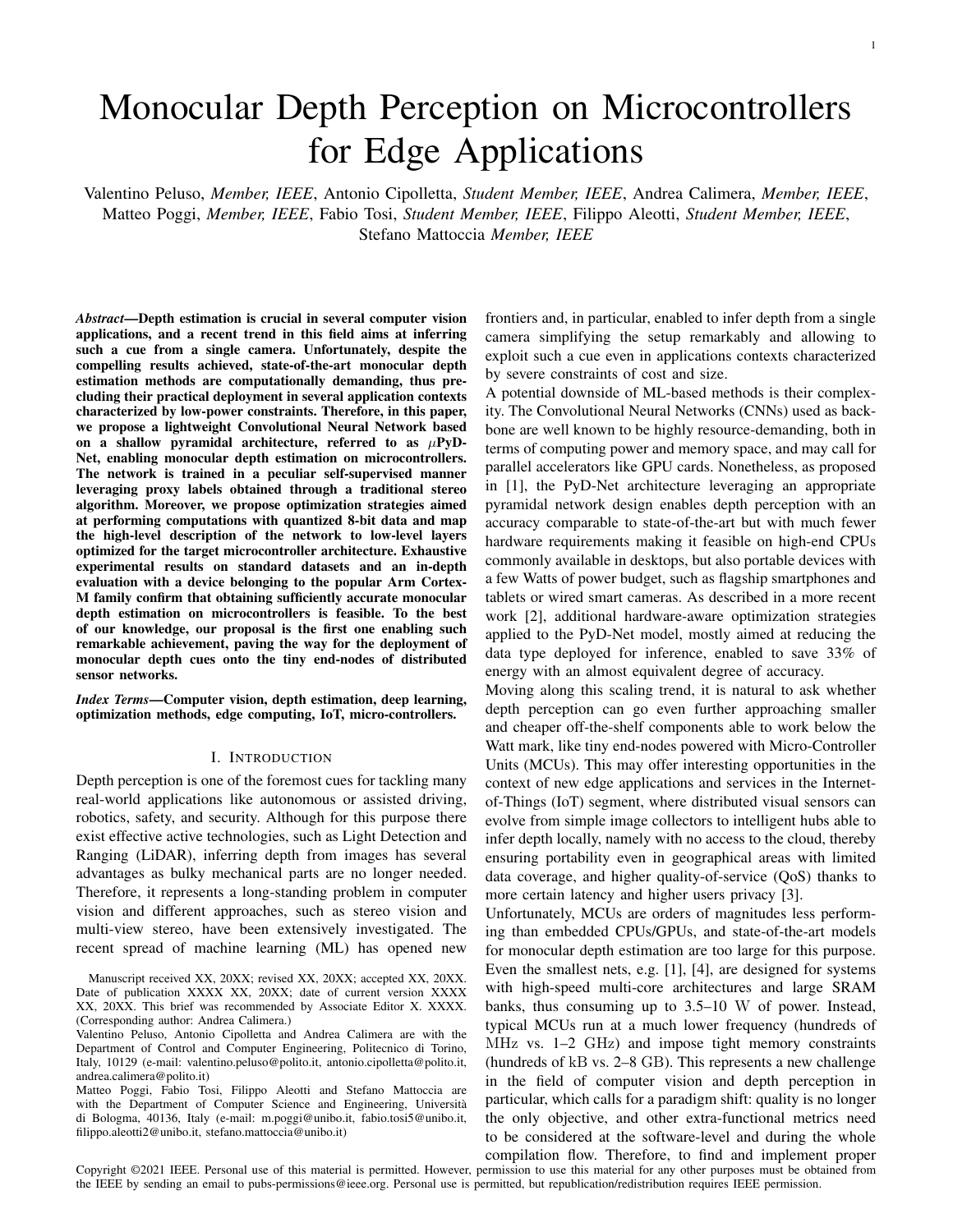resource-driven optimization strategies becomes paramount. Pointing to this direction, the first and foremost assumption made in this work is that the processing of high-resolution images is no longer feasible, nor useful for the kind of applications addressed. It suffices to think that a single HD image may take more memory than that available on-chip. Hence, differently from the traditional high-quality vision systems, coarse depth estimates from low-resolution images is the way to meet the stringent hardware constraints of lowpower MCUs, and at the same time, a strength in many edge applications concerned with privacy issues [5].

Starting from these considerations and leveraging the findings of our previous work [2], we propose:

- a novel lightweight architecture referred to as  $\mu$ PyD-Net specifically designed for processing low-resolution images (*i.e.*  $48 \times 48$  or  $32 \times 32$ ) on a sub-W power envelope with MCUs. The  $\mu$ PyD-Net maximizes the savings brought by inputs resolution scaling thanks to an internal topology optimized with hardware-conscious techniques;
- a semi-supervised training flow from low-resolution images and full-resolution disparity maps based on SGM hence different compared to previous works [1], [2] able to deliver enough supervision with low requirements and with equivalent performances of more costly systems.

The overall outcome of this work yields two main achievements:  $(i)$  to enable, for the first time, monocular depth estimation on low-power MCUs, such as the Arm Cortex-M7 CPU;  $(ii)$  to obtain a meaningful coarse depth representation from a tiny image, *i.e.* down to  $32 \times 32$  pixels, sufficient to tackle high-level applications. We will show with extensive experimental results how despite the meager resolution of the images processed,  $\mu$ PyD-Net achieves, on the standard KITTI dataset [6], a depth accuracy comparable to seminal works [7], [8], although not on par with the current state-of-the-art [9]– [11]. However, this is not surprising given the much higher resolution and the thousand times more complex models of the latter methods, out of reach for MCUs used in applications at the edge.

#### II. MOTIVATIONS AND PRACTICAL USE-CASES

Despite the significant achievements in terms of accuracy, modern state-of-the-art techniques for monocular depth estimation [10], [12], [13] are overkill for many edge applications. Specifically, while high-resolution dense depth maps are desirable when dealing with tasks such as 3D reconstruction and SLAM, a rough depth estimate suffices in many applications such as object/people counting [14], [15], pose estimation [16], action recognition [5], vehicle detection [17]. Indeed, millimetric depth measurements are not strictly required in these cases to tackle the problem successfully. As an anticipation of the obtained results, a qualitative assessment is given through the use-case reported in Figure 1, which shows that the coarse maps inferred by  $\mu$ PyD-Net can be used for vehicle detection seamlessly, by simply looking for differences in the coarse 3D structure of the scene with respect to the structure of environment itself in absence of vehicles. Intuitively, with lighter input images the hardware requirements reduce substantially enabling to bring the task within the computing capability of MCUs. Obviously, the limited operating frequency and low parallelism of MCUs prevent real-time performance (*i.e.* >30 FPS). However, the focus here is on those applications with relaxed timing constraints, like traffic congestion monitoring, and not fast decision making needed, for instance, on autonomous driving. However, in the case of decision-making systems, our solution can be easily ported to mobile CPUs in order to gain about  $100 \times$ performance at the cost of only  $10\times$  power consumption.

Moreover, in many circumstances, processing low-resolution images is even desirable. For instance, depth predictions can be used as privacy-preserving features for further processing in cloud systems. Commonly referred to as *collaborative intelligence* [19], this strategy enables to preserve user privacy, masking sensitive data that are present in raw RGB images. An example is depicted in Figure 2, which applies to an image extracted from the VAP dataset [18]. Distinctive features in data managed by the staff in charge of monitoring the environment may violate users' privacy. Although low-resolution images partially help to alleviate this issue, sufficiently distinctive clues can still be inferred as we can notice from Figure 2 c). However, by moving to a pure depth domain as in Figure 2 d), one can hide details yet keeping the relevant information required for the high-level task. Bringing these sensing capabilities on tiny devices is paramount to reduce design costs and power consumption of systems based on RGB-D cameras (e.g. Kinect in (b)) or standard network for monocular depth estimation (d). The map inferred by  $\mu$ PyD-Net (e) and post-processed by a super-resolution network running on the cloud (f) achieves results comparable to the two baselines.

To play with low-resolution inputs is beneficial in terms of the number of operations to be processed but also memory footprint to store hidden features maps. However, an in-depth analysis conducted in Sec. VII-D demonstrates that resolution scaling alone is not enough to fit current models on MCUs and that to achieve the goal requires much more design and optimization efforts. This motivates the need of novel inference models, like the proposed  $\mu$ PyD-Net which, thanks to its compact topology, a novel training procedure, and the optimization pipeline, ensures prediction quality not far from that of standard techniques processing high-resolution images.

#### III. RELATED WORK

In this section, we review the literature concerning monocular depth estimation and deep networks compression since both topics are pertinent to our work.

#### *A. Depth Estimation*

Inferring depth from images, *i.e.* obtaining the distance of realworld points framed by a camera, is a long-standing problem in computer vision, and it can be exploited to tackle a plethora of problems as environment monitoring, object detection, collision avoidance, and many more. Although *active* sensor, such as *Time-of-Flight* or *LiDAR*, can be used for this purpose,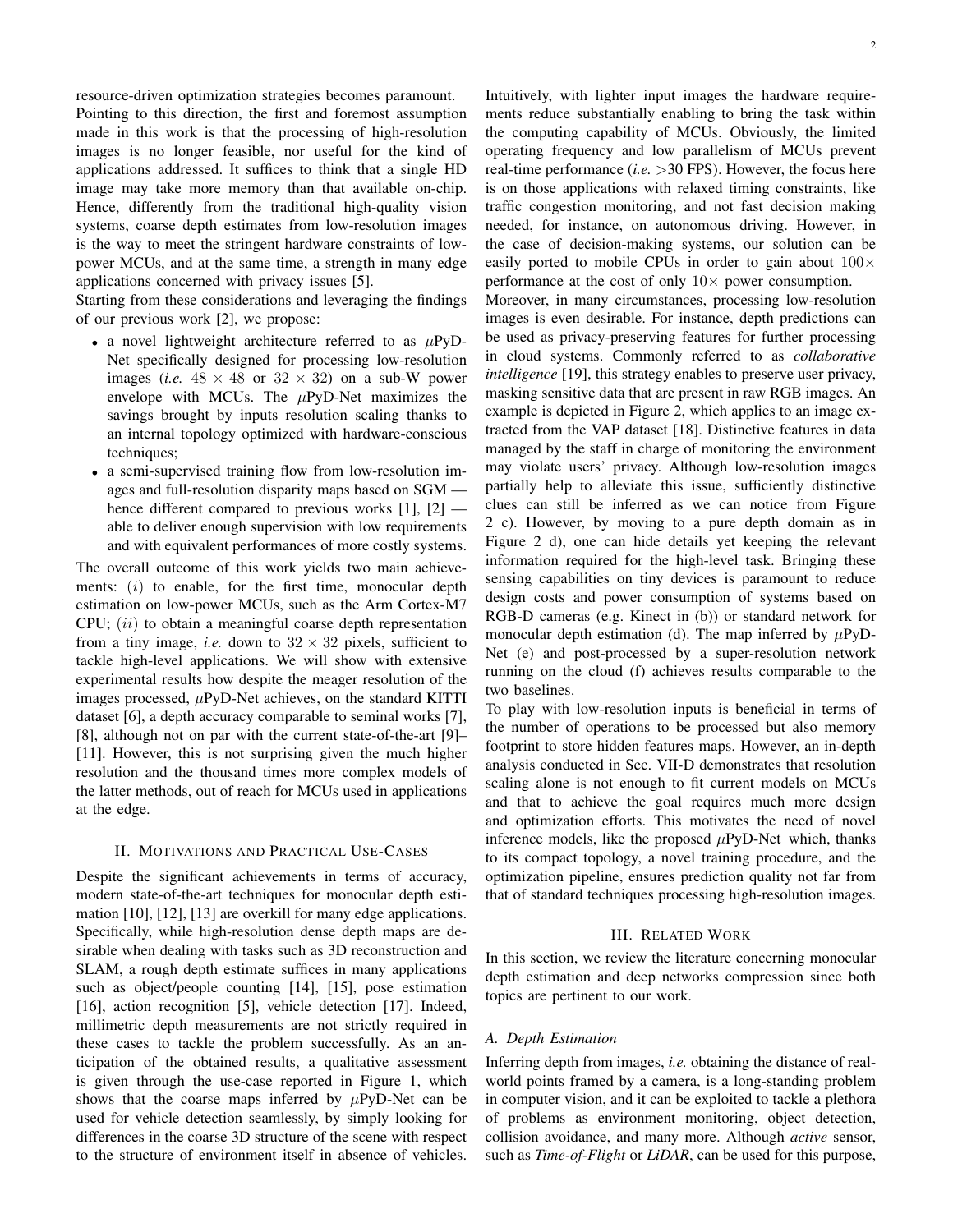

Fig. 1. Example of application concerning traffic monitoring with minimum memory requirements and power consumption enabled by  $\mu$ PyD-Net. For each example, we show the high-resolution frame, followed by the  $32 \times 32$  image processed by the network (top-right corner) and its output (mid-right corner). In the bottom-right corner, for each example, we show the differences in the coarse 3D structure of the scene with respect to the structure of the environment itself, which has been acquired in absence of vehicles (top-left example). The highlighted regions depict the changes in the depth maps inferred by  $\mu$ PyD-Net when a vehicle enters the scene.



Fig. 2. Results on a testing image of the VAP dataset [18]. a) RGB original frame, b) ground-truth depth acquired using Kinect, c) RGB input image resized to  $32 \times 32$ , d) maps predicted by PyD-Net, e) maps predicted by  $\mu$ PyD-Net, and f) outcome of the super-resolution network fed with the  $\mu$ PyD-Net map.

*passive* ones generally have some notable advantages. Specifically, they do not perturb the sensed environment, rely on fast and inexpensive imaging devices with an ever-increasing resolution, require neither any additional hardware equipment nor have any moving mechanical parts.

Given a stereo rig, *i.e.* a setup with two aligned and synchronized cameras, the geometrical (*epipolar*) constraint [20] allows to infer depth by mean of *triangulation* once the correspondence between pixels in the two views is addressed. Due to its central relevance in computer vision, since the '60s many algorithms have been proposed in the literature [21]–[24]. Recently, thanks to the more and more increasing capabilities of hardware devices, *deep learning* proved to be able to tackle the complexity of such a problem allowing to reach astonishing results. In particular, starting with [25] many approaches have been proposed [26]–[29]. Although stereo vision represents a prevalent solution concerning depth from images, it requires two calibrated cameras and synchronized image acquisition. Thus, this setup may limit its practical deployment when it is not available or feasible (*e.g.* on existing installations), too expensive or cumbersome. Moreover, it becomes unreliable in the case of miscalibration or when large dis-occlusions occur between the two cameras due to the particular image content

#### framed.

Therefore, to prevent all previous issues, a recent trend in this field consists in inferring depth using a single camera. Despite monocular depth estimation is a strongly *ill-posed* problem, in the last few years, deep learning enabled to obtain compelling results. Specifically, [7], [8], [10]–[13], [30]–[39] adopted different strategies to obtain reliable depth estimation from a single camera by learning to exploit monocular clues such as shadows, occlusions and relative scales between objects. In this field, a particularly appealing practice consists of training *end-to-end* models in a self or semisupervised manner [12], [36], replacing the need for groundtruth depth labels with image reprojection across different viewpoints according to two main strategies, respectively acquiring images with a single, moving camera [36], [38], [40], [41] or using a stereo camera [10], [12], [37], [42]– [44]. The latter approach usually turns out more effective, in particular when deploying self-supervision extracting proxy labels using stereo algorithms [10], [11]. Unfortunately, despite their effectiveness, these architectures are quite complex and for inference generally require high computing capabilities (*e.g.* GPUs) and have large memory footprints. Consequently, they also lead to high power consumption, frequently around 250W. For these reasons, they are not suited at all for embedded devices. Nonetheless, this issue has been partially addressed in recent works [1], [2] aimed at obtaining realtime performance, possibly on embedded devices, paying a low or negligible contribution in terms of accuracy. Despite these remarkable achievements, monocular depth estimation on low-power MCUs has never been addressed before.

# *B. Quantization*

Quantization is a reduction technique commonly used to improve the processing of CNNs. Its adoption is paramount for deploying CNNs into devices with tight memory constraints and limited computational resources, like low-power MCUs. Let's consider the Arm Cortex-M family for instance, widely used in low-cost and power-efficient portable systems. First, the flash memory is limited to few MBs, while the SRAM size ranges from tens to hundreds of KBs only. The flash memory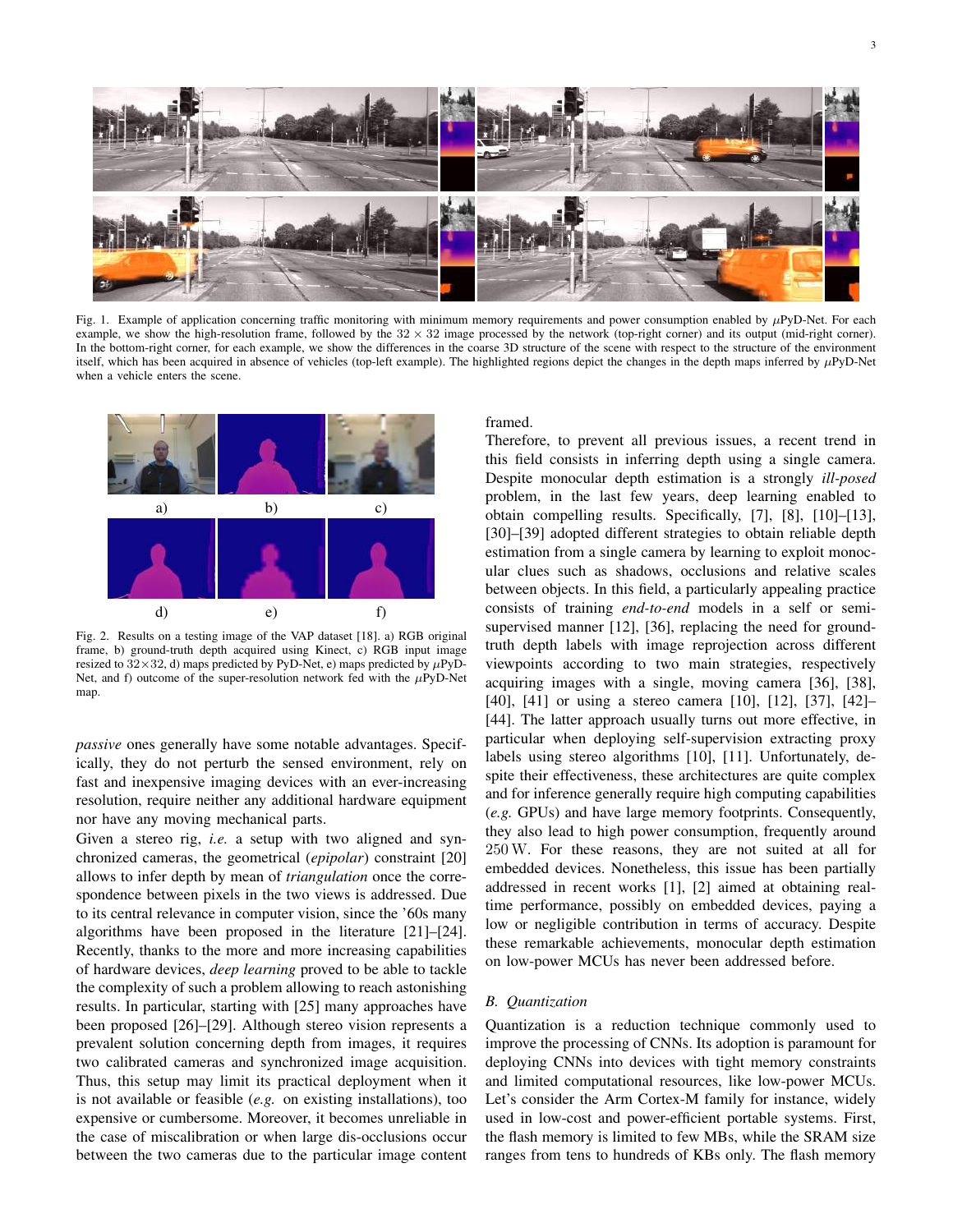

Fig. 3. µPyD-Net architecture. Three levels of features are extracted by the pyramidal encoder, while three compact decoders gradually restore the original input resolution and produce depth predictions. Overall,  $\mu$ PyD-Net counts only about 100K parameters.

stores the binary of the application, including the network weights, which is block-loaded into the SRAM at run-time to ensure faster execution. The SRAM also stores intermediate features of the network, whose size is not negligible in deep CNNs like  $\mu$ PyD-Net. Intuitively, 8-bit quantization is highly desirable as it enables a  $4 \times$  reduction of the memory footprint with respect to 32-bit, still with negligible accuracy degradation. Second, most of the low-power RISC-based architectures have a limited instruction set. In the Cortex-M architectures, the floating-point units are optional for many chip-sets, and even if available there is no support for vector instructions. To meet the throughput requirements of typical computer vision applications, the only practical option is to exploit the parallelism of the 2-way Single-Instruction Multiple-Data (SIMD) integer data-path (available on the M7 core). This suggests quantization becomes a must rather than an optimization option.

The aim of this subsection is to briefly summarize the key aspects of quantization and to provide a synthetic review of existing techniques. Earlier works showed that a 32-bit floating-point representation is redundant at inference time. The most of existing CNNs can be quantized to 16-bit and 8 bit integers [45] with no, or minimal loss on the output quality. More recent works also proposed extreme bit-width lowering, down to ternary [46] or binary [47] representation, yet with a substantial quality drop depending on the application and the network topology. However, the lowest integer option is the 8-bit for off-the-shelf MCUs. More scaled precision can be only implemented by custom software routines that induce substantial performance overhead [48]. In view of the above, 8 bit quantization represents the best trade-off between memory compression and performance.

Floating-point numbers can be discretized using different schemes investigated in the past in the field of Digital Signal Processing (DSP). They can be broadly classified as *linear* and *non-linear*. According to the linear scheme, the quantization step, *i.e.* the distance between two adjacent integer values, is kept constant across the entire input range. This allows a straightforward implementation that is based on simple arithmetic operations. The mapping can be *symmetric*, if the integer distribution is centered around zero, or *asymmetric* if shifted by a given offset; the first choice is simpler, while the second one reaches the best fit on the original floatingpoint distribution with an additional cost due to the offset. Finally, it is possible to adopt a *power-of-two* scaling or an *arbitrary* scaling factor. The former makes use of simple shift operations for scaling among the quantized levels [49], the

latter might be more accurate but it generally requires additional arithmetic [49]. Concerning the non-linear quantization, it applies a custom function for encoding the original real data on a discrete set of integer values. Common approaches are *logarithmic* quantization [50] or *clustering* [51]. They achieve the highest quality when the distribution of the original data is not uniform. Obviously, the implementation introduces additional overhead, mainly due to custom procedures to be stored and run. As a rule of thumb, accurate strategies, *i.e.* linear/asymmetric and non-linear quantization, achieve higher fidelity at the cost of lower performance [49]. For this specific reason, we adopted a linear quantization scheme with a power-of-two scaling, more suited for general purpose lowpower MCUs. As it will be discussed in Section VII-D, the strategy adopted in this work guarantees accuracy comparable to a floating-point representation. Therefore, higher efficiency comes with no penalty on the quality-of-results.

#### *C. Pruning*

Pruning is a reduction technique orthogonal to quantization. Concerning compression pipelines for deployment onto MCUs, a joint application of the two strategies is studied in [52] for classification tasks.

Based on the assumption that CNNs are over-parametrized, pruning strategies aim to identify and remove those parameters with a negligible contribution to the predictive quality of the model. The key difference among the existing implementations lies in the level of spatial granularity at which pruning operates. *Weight-pruning* [51] is the finest level of granularity, *i.e.* every single weight can be removed. To keep a regular shape of the weight matrices, unimportant parameters are simply zeroed. This increases the overall sparsity, *i.e.* the ratio between zero and non-zero parameters, thereby enabling compression methods based on sparse data representations such as Huffman coding. *Group-pruning* represents a middle level of granularity. Weights are pruned in blocks of a size such that the utilization of the parallel arithmetic units of the hosting hardware is maximized [53]. *Filter-pruning* [54] is the coarsest level. It works in a structured manner, namely entire convolutional filters are dropped reducing both memory footprint and number of operations.

In the context of monocular depth estimation, a recent study [55] demonstrated that pruning can reduce the number of parameters up to  $5\times$  with competitive accuracy. However, porting standard monocular depth estimation models on MCUs requires a much more aggressive compression, *i.e.* >100×, as will be shown later in the text (Section VII-C). Motivated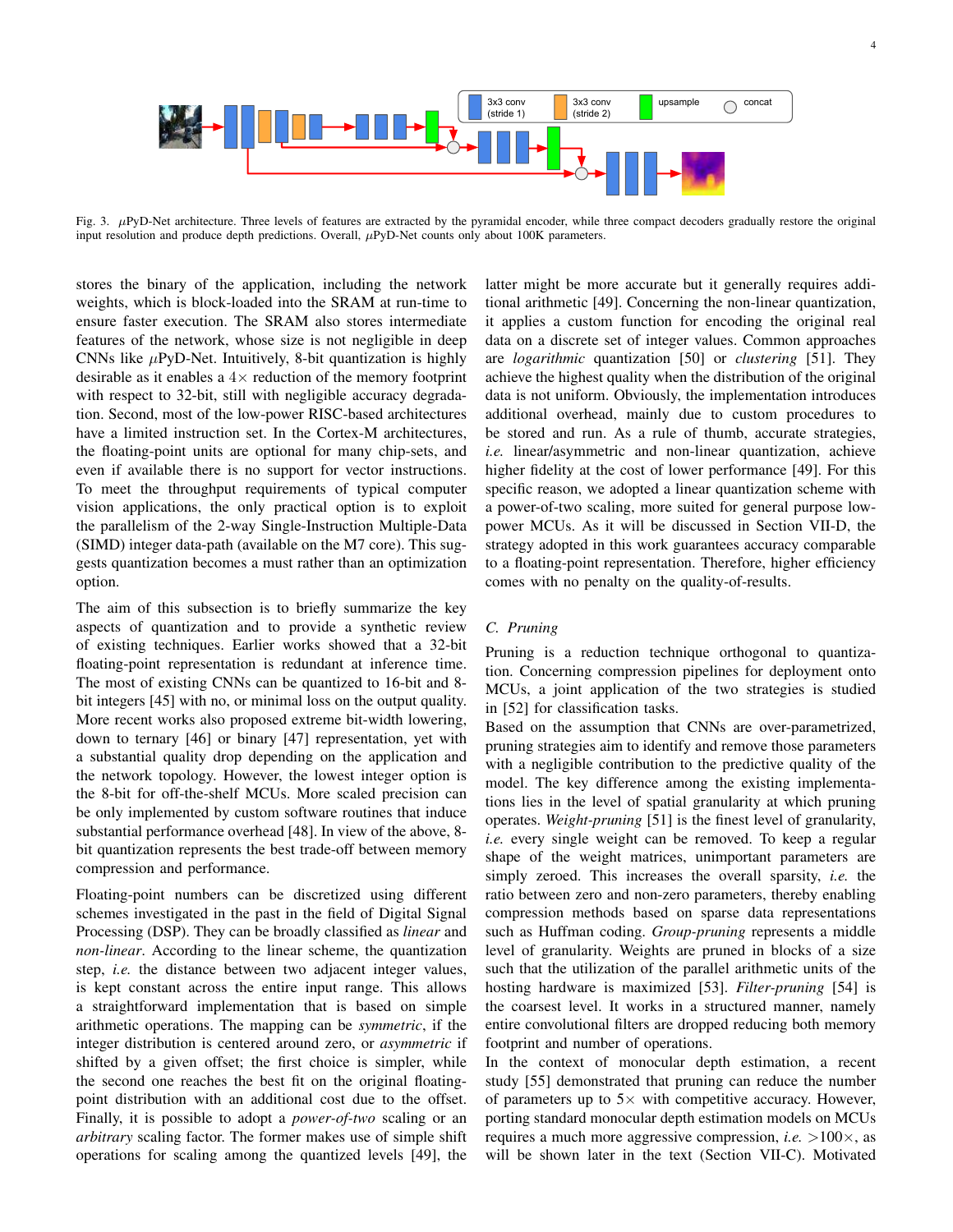

Fig. 4. Examples of self-sourced proxy labels on  $48 \times 48$  (left) and  $32 \times 32$  (right) images. From top to bottom, we show reference images, disparity maps produced by SGM [22] (on full resolution images, then downsampled by means of nearest neighbor interpolation) and predictions by  $\mu$ PyD-Net. In the SGM map, outliers detected by the left-right consistency check depicted in dark blue.

by this observation, we resorted to topology restructuring in order to obtain an already compact model that fits the available memory budget.

deploying a traditional stereo algorithm such as Semi-Global Matching (SGM) [22].

# IV. µPYD-NET ARCHITECTURE

In order to accomplish monocular depth estimation under the challenging constraints outlined, two main factors need to be carefully taken into account to keep both manageable memory footprint and execution time: input spatial resolution and network complexity, with the former usually driving most of the design choices linked to the latter. For instance, pooling and stride parameters in convolution are adjusted to enlarge the receptive field as well as to reduce the computational burden at higher resolutions. Thus, the first design choice to meet our constraints consists of inferring inverse depth from a small input image resulting in an extremely compact model, namely *micro*PyD-Net (µPyD-Net). Figure 3 sketches our architecture. Following the PyD-Net design, a shallow encoder extracts a three-level pyramid of features using six  $3\times3$  convolutional layers followed by leaky ReLU activations having  $\alpha = 0.125$ , producing respectively 8, 8, 16, 16, 32, and 32 features. According to Figure 3, orange layers apply a stride factor of 2, halving the spatial resolution. Then, three decoders made of three convolutional layers, followed by leaky ReLU (except the last one), process each level of the pyramid producing 32 features each. The output of the last layer is up-sampled through a  $2 \times 2$  transposed convolution layer. The extremely compact architecture, counting barely 100K parameters, is thought to run on tiny resolution images and thus is tailored to low power devices such as MCUs. This, coupled with appropriate image resolutions, *i.e.*  $48 \times 48$  and  $32 \times 32$ , allows for breaking the  $512 \text{ kB}$  memory and 1 FPS barriers on such a low-powered device, as we will show in detail in our evaluation. Adding more layers either to the features extractor or the decoders would make one or both the requirements not met. Moreover, in our experiments, we will prove how processing  $48 \times 48$  and  $32 \times 32$  will allow for deployment on such family of devices and still source results accurate enough for several high-level applications. In addition to the issues induced by processing low-resolution images, such as loss of details, providing supervision at such resolution becomes challenging. In particular, when the annotation is sparse like in the KITTI dataset [6], downsampling such sparse depth data to the small input resolution of our network would make labels no longer reliable because of interpolation. For this reason, during training, we rely on proxy-supervision [10]

# V. PROXY-SUPERVISION

Since sourcing accurate depth labels is expensive and timeconsuming, several works replaced the need for accurate ground truth labels using view synthesis [12], [36] deploying pairs of synchronized images acquired by a stereo camera to exploit a re-projection loss for supervision [12]. That is, given a stereo pair made of images  $L$  and  $R$ , the network is trained to infer from L an inverse depth map (*i.e.* disparity)  $D<sup>L</sup>$ . Then, we warp R according to  $D^L$  so as to obtain  $\tilde{R}$ . A photometric loss  $\mathcal{L}_{ap}^{l}$  between L and warped image  $\tilde{R}$  defined as in [12]

$$
\mathcal{L}_{ap}^{l} = 0.85 \cdot \frac{(1 - \text{SSIM}(L, \tilde{R})}{2} + 0.15 \cdot |L - \tilde{R}| \qquad (1)
$$

supervises the network. The network can be trained also to infer a synthetic disparity map  $D<sup>R</sup>$  for the right image R so as to enforce consistency between the two. In this case, an equivalent  $\mathcal{L}_{ap}^r$  signal can be obtained comparing R with warped image  $\tilde{L}$ . In our previous work [2] we followed this strategy. Nevertheless, we argue that at such a low resolution, the photometric loss alone is not enough to obtain sufficiently reliable supervision. Hence, we follow a different strategy.

In this field, a further step forward consists of using traditional stereo algorithms [21] to produce noisy disparity estimations and leverage on them for supervision. This latter strategy proved to be very effective for self-supervised training of both stereo [56], [57] and monocular [10], [57] networks, outperforming re-projection losses.

We follow this strategy also to avoid downsampling of sparse ground truth labels, which would result in even sparser annotations or incorrect values introduced by interpolation when the depth data is not available at the reduced resolution. Purposely, as in [10], we use the SGM algorithm [22] to generate dense proxy labels from stereo pairs. For each pixel  $p$  and disparity hypothesis d, a Hamming matching cost  $C(p, d)$  is computed between  $9 \times 7$  census transformed images, then it is refined according to multiple scanline optimizations as follows:

$$
E(p,d) = C(p,d) + \min_{q>1} [C(p',d), C(p',d \pm 1) + P1,
$$
  
\n
$$
C(p',d \pm q) + P2] - \min_{k\n(2)
$$

with  $P_1$  and  $P_2$  two smoothness penalties, discouraging disparity gaps between  $p$  and previous pixel  $p'$  along the scanline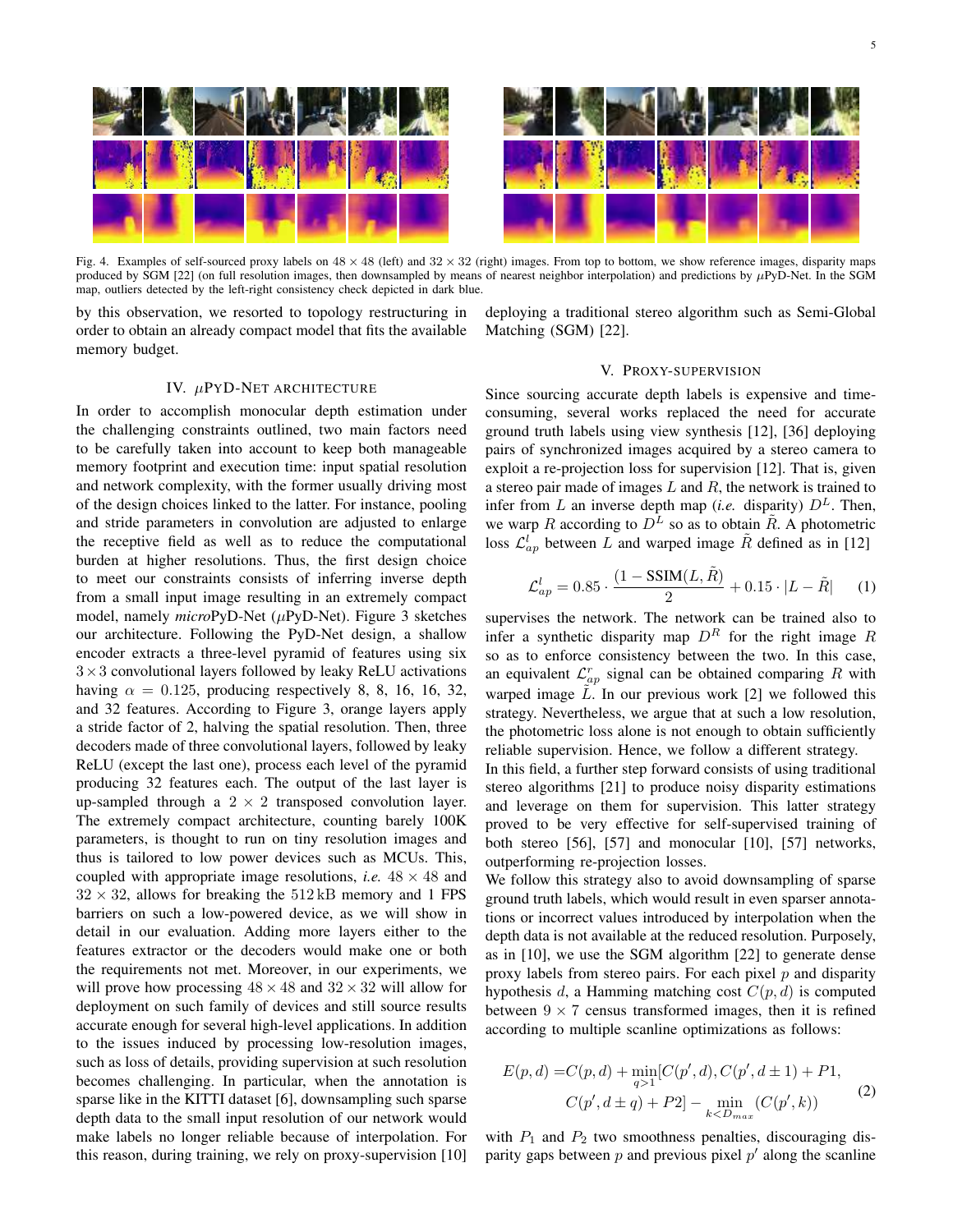path. A *winner-takes-all* strategy is applied after summing up the outcome of each optimization phase. Finally, the *left-right consistency* constraint [21] is enforced to filter out outliers as follows. By computing disparity maps  $D<sup>L</sup>$  and  $D<sup>R</sup>$  with SGM, respectively assuming as reference left and right images, we invalidate pixels having different disparities across the two maps:

$$
D(p) = \begin{cases} \tilde{d}(p) & \text{if } |D^L(p) - D^R(p - D^L(p))| \le \varepsilon \\ -1 & \text{otherwise} \end{cases}
$$
 (3)

As reported in the remainder, to validate our approach, we rely on the popular high-resolution KITTI dataset [6]. Hence, in order to obtain proxy labels as accurate as possible, we run SGM on images at the original resolution  $W \times H$ , then we downsample them respectively to  $48 \times 48$  and  $32 \times 32$ using nearest neighbor interpolation, and opportunely scale disparity values by  $\frac{48}{W}$  and  $\frac{32}{W}$ , to effectively obtain proxy labels at the same resolution of the network inputs. It is worth to note that such labels are not entirely dense since outliers are filtered-out enforcing the left-right consistency constraint. Nonetheless, most points survive this process, and each valid value available in the inverse depth map is obtained without any interpolation from nearby points.

The obtained labels are then used to provide supervision to  $\mu$ PyD-Net employing a reverse Huber (berHu) loss [58]

$$
\mathcal{L}_{ps} = \frac{1}{N} \sum_{p} berHu(d(p), \tilde{d}(p), c)
$$
 (4)

$$
berHu(d(p),\tilde{d}(p),c) = \begin{cases} |d(p) - \tilde{d}(p)| & \text{if } |d(p) - \tilde{d}(p)| \le c\\ \frac{|d(p) - \tilde{d}(p)|^2 - c^2}{2c} & \text{otherwise} \end{cases}
$$
(5)

where  $d(p)$  and  $\tilde{d}(p)$  are, respectively, the predicted disparity and the proxy annotation for pixel  $p$  while  $c$  is set as  $\alpha \max_{p} |d(p) - \tilde{d}(p)|$ , with  $\alpha = 0.2$ .

Figure 4 shows, from top to bottom, some qualitative examples of low-resolution images ( $48 \times 48$ ), followed by proxy labels generated by SGM and disparity maps estimated by  $\mu$ PyD-Net. One can notice how the network accurately reproduces inverse depth estimations consistent with the self-sourced annotations. Finally, as in [10], we sum to proxy-supervision the contribution given by photometric loss to obtain our final loss as

$$
\mathcal{L}_{init} = \alpha_{ap} (\mathcal{L}_{ap}^l + \mathcal{L}_{ap}^r) + \alpha_{ps} (\mathcal{L}_{ps}^l + \mathcal{L}_{ps}^r)
$$
(6)

We tuned  $\alpha_{ap}$  and  $\alpha_{ps}$  following [10]. Although SGM is effective, additional sources of proxy labels can be stereo networks trained in a self-supervised manner with photometric losses, as shown in [59], or in a supervised manner at the cost of requiring ground truth labels. In our ablation experiments, we will thoroughly study the impact of the different strategies.

#### VI. OPTIMIZATION STACK

The optimization stack designed for the deployment of  $\mu$ PyD-Net into Cortex-M MCUs is depicted in Figure 5. It consists of two main stages: (i) the *front-end*, where the model is



Fig. 5. Pictorial representation of the optimization framework used to translate the high-level description of a neural network in an optimized version ready to deployed on a MCU powered by a Cortex-M CPU.

quantized using 8-bit fixed-point representation; (ii) the *backend*, where the high-level description of the quantized network is translated into low-level routines optimized for the target device.

As previously introduced, the quantization is built following a linear scheme with power-of-two scaling in order to efficiently exploit the integer data-path of the Cortex-M architecture. More in detail, we adopted a dynamic approach by which the radix-point of both feature maps and weights is assigned layerby-layer. To calculate the optimal radix-point, we developed a simple heuristic that returns the optimal fraction length of each layer such that the mean squared error between the original floating-point distribution and the quantized one is minimized. For intermediate features, we collected the statistics on a subset of the training set (referred to as the calibration set). The accuracy loss due to quantization is then recovered through a *fine-tuning* stage based on knowledge distillation [60]. The quantized model, set as the student, is re-trained to *mimic* the original floating-point network, the teacher. As a training loss, we adopted the mean squared error between the disparity maps inferred by the two actors (teacher and student). An important aspect to be noticed is that the re-training of the quantized model encompasses the execution of the integer model. Since GPUs do not support integer arithmetic (at least those available in our setup) we implemented an emulation framework, built upon the concept of *fake-quantization* [61] and tuned to be compliant with the arithmetic units of the Cortex-M cores. It is a software wrapper that converts activations and weights (stored in fixed-point) to the 32-bit floating-point; after being processed, results are converted back to fixed-point. We experimentally tested the flow, and the results produced by emulation exactly match those collected on the target hardware.

After quantization and fine-tuning, the network is ready to be deployed on the target device. The porting stages leverage the CMSIS-NN library developed by Arm. It is a collection of handwritten routines that ensure efficient processing of integer CNNs. Unfortunately, the CMSIS-NN was mainly designed for simple tasks, like image classification and keywordspotting [49], hence it supports a limited set of operators. We augmented the library with optimized routines for the missing operators: deconvolution and leaky ReLU. For deconvolution, the input features are upsampled using a factor equal to the stride, then convolved with unit stride. For the leaky ReLU, the slope is constrained to be a power-of-two, hence it can be implemented with a simple shift operation. We observed that this choice achieves better performance with no impact on the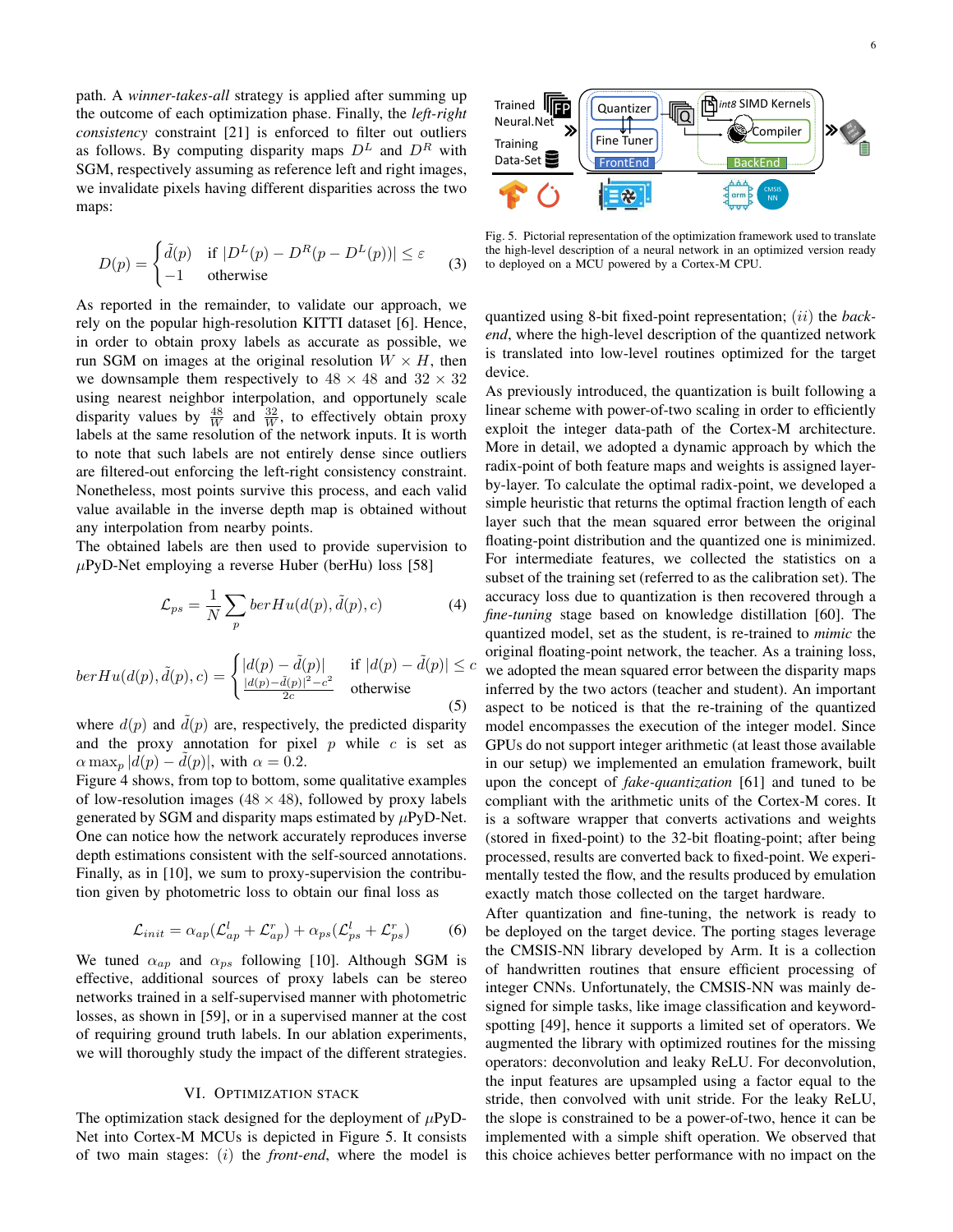final accuracy.

# VII. EXPERIMENTAL RESULTS

In this section, we describe the datasets, the implementation details, and report exhaustive experiments aimed at assessing the performance of  $\mu$ PyD-Net, according to both functional (*i.e.*, accuracy) and extra-functional (*i.e.*, latency and memory footprint) metrics; to notice that the energy consumption is inversely proportional to latency. This two-fold evaluation will show how  $\mu$ PyD-Net performs in terms of depth accuracy compared to much more complex state-of-the-art solutions, highlighting its much superior efficiency and suitability for low-power MCU platforms.

#### *A. Dataset & Training*

Our quantitative evaluation primarily involves two datasets: KITTI [6] and CityScapes [62]. Moreover, we use the Make3D dataset [30] for additional experiments concerning the generalization of  $\mu$ PyD-Net and other state-of-the-art models.

KITTI. The KITTI stereo dataset [6] is a collection of rectified stereo pairs made up of 61 scenes (more than 42K stereo frames) concerned with driving scenarios and it is the standard dataset for evaluating monocular depth estimation methods as well as for many other purposes. The average image resolution is  $1242 \times 375$  and a LiDAR device, mounted and calibrated in proximity to the left camera, was deployed to measure depth information. Following other works in this field [7], [12], we divided the overall dataset into two subsets, composed respectively of 29 and 32 scenes. This subdivision is referred to as *Eigen split*. We used 697 frames belonging to the first group for testing purposes and 22600 more taken from the second for training.

CityScapes. The CityScapes dataset [62] contains stereo pairs concerning about 50 cities in Germany taken from a moving vehicle in various weather conditions. It consists of 22,973 stereo pairs with a resolution of  $2048 \times 1024$  pixels. It is often used for pre-training [10], [12], [37] before moving to the KITTI dataset, but not for evaluation since no ground truth maps are provided (only disparity maps computed with SGM). As in [12] the lowest 20% of each stereo pair is discarded at training time.

Make3D. The Make3D dataset [30] consists of a set of images and depth maps from a custom-built 3D scanner, collected during daytime in a diverse set of urban and natural areas in the city of Palo Alto and its surrounding regions. It contains 534 images at  $1704\times2272$  resolution. We run experiments on the 134 testing images without retraining as in [12], [63].

# *B. Hardware Set-up*

The proposed  $\mu$ PyD-Net is tested and validated on a NUCLEO-F767ZI [66] development board manufactured by ST-Microelectronics. It hosts a chip-set powered with an Arm Cortex-M7 CPU with 216 MHz clock frequency, 512 kB of SRAM and 2 MB of flash memory. As reported in the datasheet [67], the current consumption is  $\approx 100 \,\text{mA}$  for a dataintensive application run under the same operating condition

TABLE I PROXY LABELS ACCURACY ON THE TEST SET OF KITTI DATASET [6] USING THE SPLIT OF EIGEN ET AL. [7], MAXIMUM DEPTH SET TO 80M.

|                                              |                           |       |        |        | Lower is better $\Downarrow$                                                 |       | Higher is better $\Uparrow$ |       |
|----------------------------------------------|---------------------------|-------|--------|--------|------------------------------------------------------------------------------|-------|-----------------------------|-------|
| Method                                       | <b>Resolution</b> Abs Rel |       |        |        | Sq Rel RMSE RMSE $\log \delta  < 1.25 \delta \leq 1.25^2 \delta \leq 1.25^3$ |       |                             |       |
| <b>SGM [22]</b>                              | native                    | 0.064 | 0.584  | 3.700  | 0.149                                                                        | 0.951 | 0.976                       | 0.986 |
| UnOS $[64]$                                  | native                    | 0.064 | 0.582  | 3.690  | 0.169                                                                        | 0.932 | 0.964                       | 0.979 |
| DispNet-CSS [65]                             | native                    | 0.060 | 0.442  | 3.543  | 0.167                                                                        | 0.940 | 0.967                       | 0.981 |
| <b>SGM [22]</b>                              | $48 \times 48$            | 0.415 | 10.963 | 11.836 | 0.481                                                                        | 0.539 | 0.785                       | 0.881 |
| <b>SGM [22]</b>                              | $\perp$ 48 $\times$ 48    | 0.107 | 1.594  | 5.556  | 0.199                                                                        | 0.906 | 0.960                       | 0.978 |
| UnOS $[64]$                                  | $\perp$ 48 $\times$ 48    | 0.102 | 1.145  | 5.140  | 0.197                                                                        | 0.901 | 0.955                       | 0.976 |
| DispNet-CSS $[65]$                           | $48 \times 48$            | 0.089 | 0.723  | 4.420  | 0.183                                                                        | 0.909 | 0.961                       | 0.980 |
| <b>SGM [22]</b>                              | $32 \times 32$            | 0.652 | 21.745 | 15.319 | 0.638                                                                        | 0.370 | 0.667                       | 0.797 |
| <b>SGM [22]</b>                              | $\perp$ 32 $\times$ 32    | 0.133 | 2.083  | 6.448  | 0.222                                                                        | 0.873 | 0.949                       | 0.974 |
| UnOS $[64]$                                  | $\perp$ 32 $\times$ 32    | 0.131 | 1.622  | 6.040  | 0.221                                                                        | 0.867 | 0.945                       | 0.972 |
| DispNet-CSS [65] $\downarrow$ 32 $\times$ 32 |                           | 0.110 | 0.940  | 4.948  | 0.199                                                                        | 0.882 | 0.955                       | 0.978 |

TABLE II ABLATION STUDY ON THE TEST SET OF KITTI DATASET [6] USING THE SPLIT OF EIGEN ET AL. [7], MAXIMUM DEPTH SET TO 80M.

|                                         |                                    |       |       |        | Lower is better $\downarrow$                                                                                 | Higher is better $\Uparrow$ |       |       |
|-----------------------------------------|------------------------------------|-------|-------|--------|--------------------------------------------------------------------------------------------------------------|-----------------------------|-------|-------|
| Supervision                             |                                    |       |       |        | Res. Abs Rel Sq Rel RMSE RMSE $\log \delta$ < 1.25 $\delta$ < 1.25 <sup>2</sup> $\delta$ < 1.25 <sup>3</sup> |                             |       |       |
| Photo                                   | $48 \times 48$                     | 0.260 | 3.386 | 9.416  | 0.391                                                                                                        | 0.593                       | 0.805 | 0.903 |
| SGM                                     | $48 \times 48$                     | 0.200 | 2.107 | 7.144  | 0.295                                                                                                        | 0.707                       | 0.871 | 0.943 |
| UnOS                                    | $\lfloor 48 \times 48 \rfloor$     | 0.200 | 2.095 | 7.224  | 0.298                                                                                                        | 0.701                       | 0.870 | 0.944 |
| DispNet-CSS $\downarrow$ 48 $\times$ 48 |                                    | 0.191 | 1.825 | 6.697  | 0.286                                                                                                        | 0.716                       | 0.881 | 0.949 |
| Photo                                   | $32 \times 32$                     | 0.315 | 4.984 | 11.007 | 0.451                                                                                                        | 0.539                       | 0.764 | 0.879 |
| SGM                                     | $\mathbin{\mathbb L} 32 \times 32$ | 0.221 | 2.547 | 7.625  | 0.312                                                                                                        | 0.681                       | 0.858 | 0.935 |
| UnOS                                    | $\downarrow$ 32 $\times$ 32        | 0.221 | 2.625 | 7.623  | 0.313                                                                                                        | 0.677                       | 0.853 | 0.935 |
| DispNet-CSS $ $ 32 $\times$ 32          |                                    | 0.217 | 2.195 | 7.171  | 0.314                                                                                                        | 0.680                       | 0.855 | 0.934 |

of our experiments, and hence a resulting power consumption  $\langle 400 \text{ mW}$ . The . C description of the optimized  $\mu$ PyD-Net model is built using the GNU Arm Embedded Toolchain, version 6.3.1, and flashed into the board using the mbed-cli toolchain.

The optimization framework is run on a workstation powered by a GPU NVIDIA GTX-1080 Ti. Extensive simulations on the KITTI dataset validated the integer emulation engine integrated into the front-end side. Collected traces show 100% accuracy with respect to on-board measurement.

# *C. Evaluation – Functional metrics*

We evaluate predictions according to standard functional metrics [7], [12]: *Abs rel*, *Sq rel*, *RMSE* and *RMSE log* represent error measures ( $\Downarrow$ , the lower the better), while  $\delta \leq K$ the percentage of predictions whose maximum between ratio and inverse ratio with respect to the ground truth is lower than a threshold  $K$  ( $\Uparrow$ , the higher the better). The detailed formulation of each metric can be found in [7].

**Proxy labels evaluation.** Since the performance of  $\mu$ PyD-Net is limited to the accuracy of the proxy labels used for supervision, we study different strategies to source such data and how they behave at low resolution. In particular, although SGM represents a popular choice and trade-off in terms of accuracy and speed, more accurate methods exist. To this aim, we consider labels obtained by means of SGM and by distillation [59] from two state-of-the-art neural networks, respectively trained with self-supervision and ground truth. Specifically, we choose UnOS by Wang *et al.* [64], currently state-of-the-art for self-supervised stereo, and DispNet-CSS by Ilg *et al.* [65]. For both we use the weights made available by the authors, respectively trained with the photometric loss on the full KITTI dataset (UnOS) or with ground truth on the SceneFlow dataset [26] and fine-tuned on KITTI 2015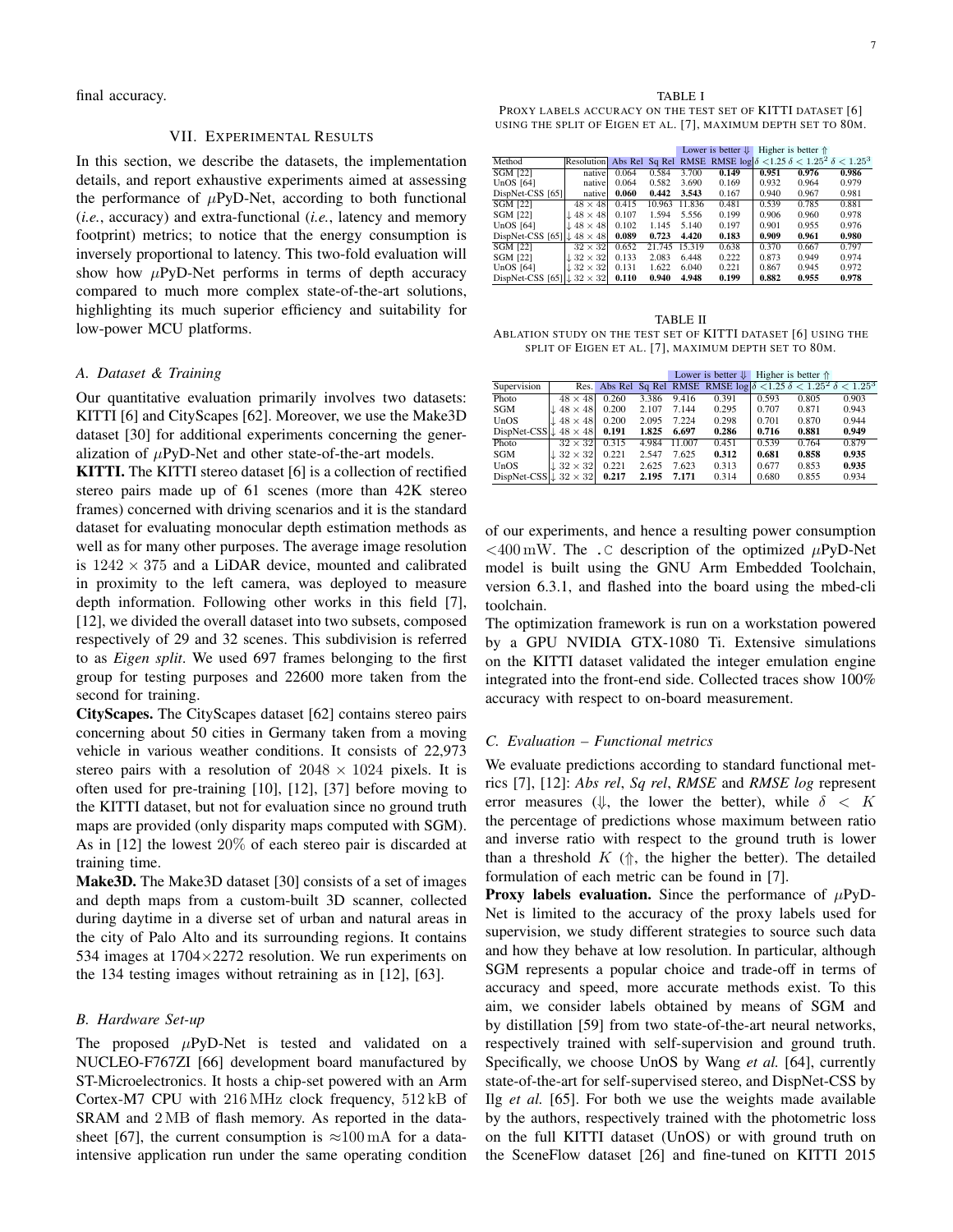| TABLE III                                                                                                                       |
|---------------------------------------------------------------------------------------------------------------------------------|
| OUANTITATIVE EVALUATION ON THE TEST SET OF KITTI DATASET [6] USING THE SPLIT OF EIGEN ET AL. [7] WITH MAXIMUM DEPTH SET TO 80M. |
| METHODS WITH * RUN POST-PROCESSING [12].                                                                                        |

|                          |                   |        |                |         |        |             | Lower is better $\Downarrow$ |                | Higher is better $\Uparrow$ |                   |
|--------------------------|-------------------|--------|----------------|---------|--------|-------------|------------------------------|----------------|-----------------------------|-------------------|
| Method                   | Resolution        | Params | <b>MCU</b>     | Abs Rel | Sq Rel | <b>RMSE</b> | RMSE log                     | $\delta$ <1.25 | $\delta < 1.25^2$           | $\delta < 1.25^3$ |
| Eigen et al. [7] Fine    | $172\times576$    | 54.2M  | N <sub>0</sub> | 0.203   | 1.548  | 6.307       | 0.282                        | 0.702          | 0.890                       | 0.958             |
| Liu et al. $[8]$         |                   | 40.0M  | N <sub>0</sub> | 0.201   | 1.584  | 6.471       | 0.273                        | 0.680          | 0.898                       | 0.967             |
| Zhou et al. $[36]$       | $128\times416$    | 34.2M  | N <sub>0</sub> | 0.198   | 1.836  | 6.565       | 0.275                        | 0.718          | 0.901                       | 0.960             |
| MonoDepth [12] ResNet50* | $256\times512$    | 48.0M  | N <sub>0</sub> | 0.114   | 0.898  | 4.935       | 0.206                        | 0.861          | 0.949                       | 0.976             |
| 3Net [37] ResNet50*      | $256 \times 512$  | 65.0M  | N <sub>0</sub> | 0.111   | 0.849  | 4.822       | 0.202                        | 0.865          | 0.952                       | 0.978             |
| MonoDepth $2(S)$ [63]    | $192\times640$    | 11.0M  | N <sub>0</sub> | 0.109   | 0.873  | 4.960       | 0.209                        | 0.864          | 0.948                       | 0.975             |
| <b>DSVO</b> [9]*         | $256 \times 512$  | 96.2M  | N <sub>0</sub> | 0.097   | 0.734  | 4.442       | 0.187                        | 0.888          | 0.958                       | 0.980             |
| MonoResMatch $[10]^*$    | $384 \times 1280$ | 42.5M  | N <sub>0</sub> | 0.096   | 0.673  | 4.351       | 0.184                        | 0.890          | 0.961                       | 0.981             |
| DepthHints $[11]^*$      | $320 \times 1024$ | 34.5M  | N <sub>0</sub> | 0.096   | 0.710  | 4.393       | 0.185                        | 0.890          | 0.962                       | 0.981             |
| $PvD-Net$ [1]            | $256 \times 512$  | 1.9M   | N <sub>0</sub> | 0.146   | 1.291  | 5.907       | 0.245                        | 0.801          | 0.926                       | 0.967             |
| $\mu$ PyD-Net            | $48 \times 48$    | 0.1M   | Yes            | 0.193   | 2.312  | 6.952       | 0.277                        | 0.735          | 0.890                       | 0.953             |
| $\mu$ PyD-Net            | $32 \times 32$    | 0.1M   | Yes            | 0.215   | 2.395  | 7.252       | 0.301                        | 0.696          | 0.866                       | 0.939             |

training set (DispNet-CSS). We point out that, being ground truth labels required to train DispNet-CSS, distilling proxy labels through this model adds some constraints to such a solution.

Table I collects results concerning a comparison between the three, conducted on the Eigen test split. We first report the accuracy of the disparity maps processed at full resolution, to highlight the importance of spatial resolution. We highlight the almost equivalent performance by SGM and UnOS on error metrics, with DispNet-CSS producing better results. Concerning deltas, SGM produces better accuracy. Considering the  $48 \times 48$  resolution, we report four main experiments respectively evaluating disparity map obtained by running SGM on  $48 \times 48$  images and by either SGM, UnOS, and DispNet-CSS at full resolution and then downsampled by means of nearestneighbor interpolation ( $\downarrow$  48  $\times$  48), *i.e.* to the resolution used to train  $\mu$ PyD-Net. We cannot run either UnOS or DispNet-CSS at  $48 \times 48$  because of their high compression factor  $(\frac{1}{64})$ , requiring larger images. We point out the extremely bad performance achieved by running SGM on  $48 \times 48$  images, because of the high quantization of pixels at this resolution, making this solution unreliable both for applications on microcontrollers as well as for training neural networks to run on these latter. Conversely, full-resolution images downsampled to  $48 \times 48$  maintain acceptable performance, with DispNet-CSS labels resulting much more accurate. In general, SGM and UnOS are close in performance, with the former resulting slightly more accurate and thus preferable to train  $\mu$ PyD-Net. The same behavior can be observed by running experiments at  $32 \times 32$  resolution. Although DispNet-CSS labels show much higher accuracy compared to SGM and UnOS, they need ground truth labels to be obtained. We will highlight next how training  $\mu$ PyD-Net on DispNet-CSS rather than SGM achieves only minor improvements, thus making SGM better suited for practical applications.

Ablation study on  $\mu$ PyD-Net. Finally, we study the effectiveness of  $\mu$ PyD-Net variants trained with different sources of self-supervision. Table II collects results of  $48 \times 48$  and  $32 \times 32$  models trained respectively with image reprojection losses [12], proxy labels sourced through SGM algorithm, UnOS and DispNet-CSS. At first, we point out how the supervision from photometric losses performs much worse compared to the use of proxy labels. Although this approach is extremely popular [1], [12], [37], we argue that, intuitively, the image content at such low resolution is much lower compared to the one available at the original resolution, thus leading to poor supervision. Exploiting the guidance from accurate disparity maps at training time allows to greatly boost the accuracy achieved by  $\mu$ PyD-Net. Nevertheless, although the proxy labels show different accuracy according to Table I, in particular comparing row 4, 5,6 and 8, 9, 10 sourcing supervision from SGM algorithm results slightly better than using UnOS, with a minor margin compared to DispNet-CSS, although DispNet-CSS needs ground truth for training conversely to SGM. Thus, for practical applications, we prefer the SGM solution because of the low margin with respect to DispNet-CSS moderate, yet the much greater flexibility.

Comparison with state-of-the-art. In Table III we compare  $\mu$ PyD-Net with state-of-the-art solutions for monocular depth estimation. The upper portion of the table contains complex architectures with millions of trainable parameters, suited only for high-end GPUs (*e.g.* the NVIDIA Titan XP). On the other hand, the lower portion of the table lists networks requiring much less computational and memory requirements compatible with a broader range of devices. Moreover, we also report for each network the resolution of the input image processed. At first glance, we can notice the large gap between the amount of information processed by  $\mu$ PyD-Net and other proposals. However, shrinking the image using this extreme factor (down to  $\frac{1}{38}$  for width,  $\frac{1}{11}$  for height in case of  $32 \times 32$ images) has a non-negligible impact on the input image fed to  $\mu$ PyD-Net. This degradation is particularly evident for small objects at a longer distance or thin structures as poles, causing higher errors compared to the ground-truths acquired at full-resolution. For this reason, Table III also includes the lightweight PyD-Net [1] network processing much larger  $256 \times 512$  images. Nonetheless, it is important to notice that even stretching the input of other proposals to either  $48 \times 48$  or  $32 \times 32$  they would not be able to run on the targets hardware device due to excessive memory requirements. Moreover, PyD-Net [1] would not be compatible with such tiny image sizes since its pyramidal structure is too deep. However, as pointed out by previous studies in other fields [68], [69], the image content encoded in such tiny images is still enough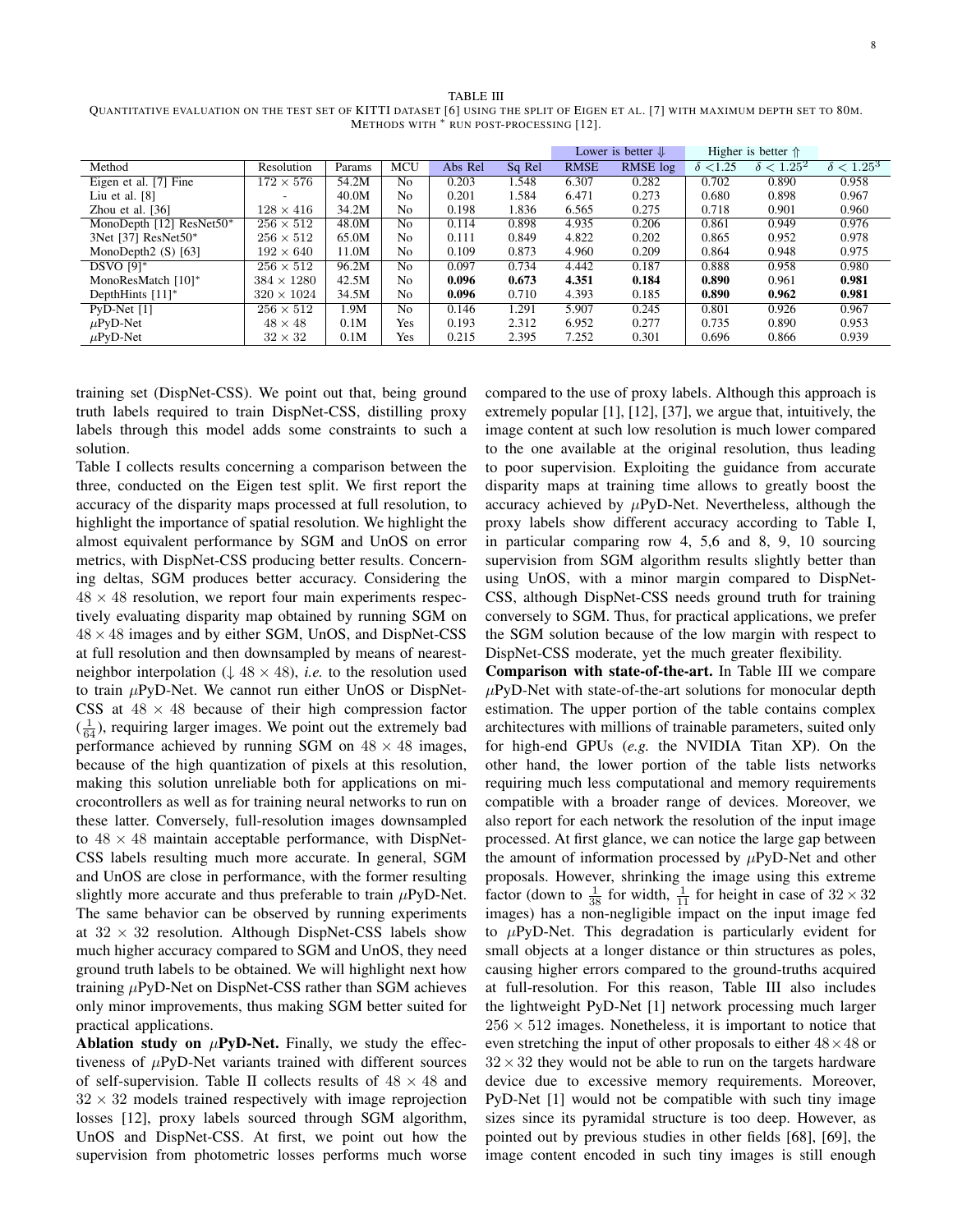

Fig. 6. Qualitative results concerning traffic monitoring. For each example, we show the high-resolution frame, followed by  $32 \times 32$  images processed by  $\mu$ PyD-Net.

to estimate a coarse estimation of the scene, comparable to state-of-the-art techniques proposed just a few years ago [7], [8], with hundred times fewer parameters and computational requirements. Not surprisingly,  $48 \times 48$  input images yield better results compared to  $32 \times 32$ .

Comparison with state-of-the-art models on low-resolution images. To further support that  $\mu$ PyD-Net is effective at extracting most of the knowledge available from lowresolution images, we show the performance achieved by two state-of-the-art networks, respectively MonoDepth2 [63] and MonoResMatch [10], when processing  $32 \times 32$  images. Being these latter not able to process such tiny images because of architectural limitations, we simulate low-resolution images by downsampling the inputs to  $32 \times 32$  ( $\downarrow 32 \times 32$ ) and then upsampling  $(†)$  them back to the original resolution. Table IV collects the outcome of this evaluation, showing how  $\mu$ PyD-Net places in between the two competitors for most metrics (*i.e.*, Sq Rel, RMSE, RMSE log,  $\delta$  < 1.25,  $\delta$  < 1.25<sup>3</sup>) although counting two order of magnitude less parameters. This supports the fact that  $\mu$ PyD-Net itself is enough to extract most of the information available from low-resolution content, while keeping low complexity. This latter property is crucial for deployment on the target microcontrollers, over which MonoDepth2 and MonoResMatch parameters alone would not fit into the available memory.

Close-range and quantization evaluation. We stress the fact that the farther points in the scene are those most affected by the degradation introduced by processing tiny images since each pixel senses a larger portion of the real scene. Therefore, we will assess the accuracy of  $\mu$ PyD-Net when sensing at different ranges the scenes included in the datasets. Table V reports a detailed comparison between  $\mu$ PyD-Net and its optimized counterpart considering different depth ranges, from  $0 \text{ m}$  to 15, 25, 50 and  $80 \text{ m}$ . In the upper portion results obtained by  $\mu$ PyD-Net processing  $32 \times 32$  images and in the

middle processing with the same network  $48 \times 48$  images. On the very bottom of the same table, we also report for comparison results yielded by state-of-the-art [10]. We can notice in general how, independently of the input resolution and evaluation range, introducing the quantization it dramatically drops the performance of  $\mu$ PyD-Net (float 32 vs int8 entries), as already observed in [2]. However, by fine-tuning the model after quantization (int8-ft entries), the original performance is restored for most metrics and sometimes even improved. Focusing on how the metrics change across the different evaluation ranges, we can perceive how on nearby measurements the gap between  $\mu$ PyD-Net and much more complex state-of-the-art [10] gets lower. For instance, by looking at the RMSE metric, we can observe how the difference in terms of average error is about 3 when considering the full evaluation range 0-80 m, while it drops to about 0.6 and 0.8 respectively for  $48 \times 48$  and  $32 \times 32$  images when dealing with the 0-15 m range. This behavior suggests that  $\mu$ PyD-Net might be not particularly suited for long-range depth measurements. However, for close-range depth sensing, it provides a valid alternative when a low-power budget is paramount. For instance, Figure 6 shows a qualitative example of a traffic monitoring system processing images from the KITTI dataset [6] downsampled to  $48 \times 48$  resolution. We show four images acquired from a static point of view to simulate a monitoring camera placed on a crossroad. For each one, we report on the right their downsampled counterpart, the estimated disparity map sourced by  $\mu$ PyD-Net and a segmentation map detecting objects on the scene over imposed to the original KITTI image. To this aim, given the depth layout estimated for the empty scene (*i.e.*, in absence of vehicles) estimated by  $\mu$ PyD-Net, a simple change-detection algorithm in the depth domain is sufficient to detect nearby cars reliably. Although this application allows for simple traffic monitoring, the depth cue provided by  $\mu$ PyD-Net can be exploited for other purposes (*e.g.*, 3D tracking) and to replace other sensors as well. Therefore, such information could be used in place of other sensors or to enrich other image-based cues such as object detection or semantic segmentation.

Generalization on Make3D dataset. In order to assess the generalization properties, in Table VI we report results on the Make3D dataset [30] following the evaluation proposed in [63], on a center crop of  $2 \times 1$  ration and without applying median scaling (not required when training on stereo pairs). We point out how state-of-the-art networks suffer from huge drops when moved to unseen environments as well.  $\mu$ PyD-Net can still provide meaningful predictions, very close to those by MonoDepth when running at  $48 \times 48$ . Figure 7 show some qualitative examples, showing in particular how the coarse disparity maps by  $\mu$ PyD-Net are often less affected by artifacts with respect to the predictions by MonoResMatch.

#### *D. Evaluation – Hardware-related metrics*

The shift from high-performance GPUs to ultra-low-power MCUs encompasses the evaluation of hardware-related metrics besides accuracy, *i.e.* latency and memory, in order to assess the portability and the efficiency. As shown in Table III, the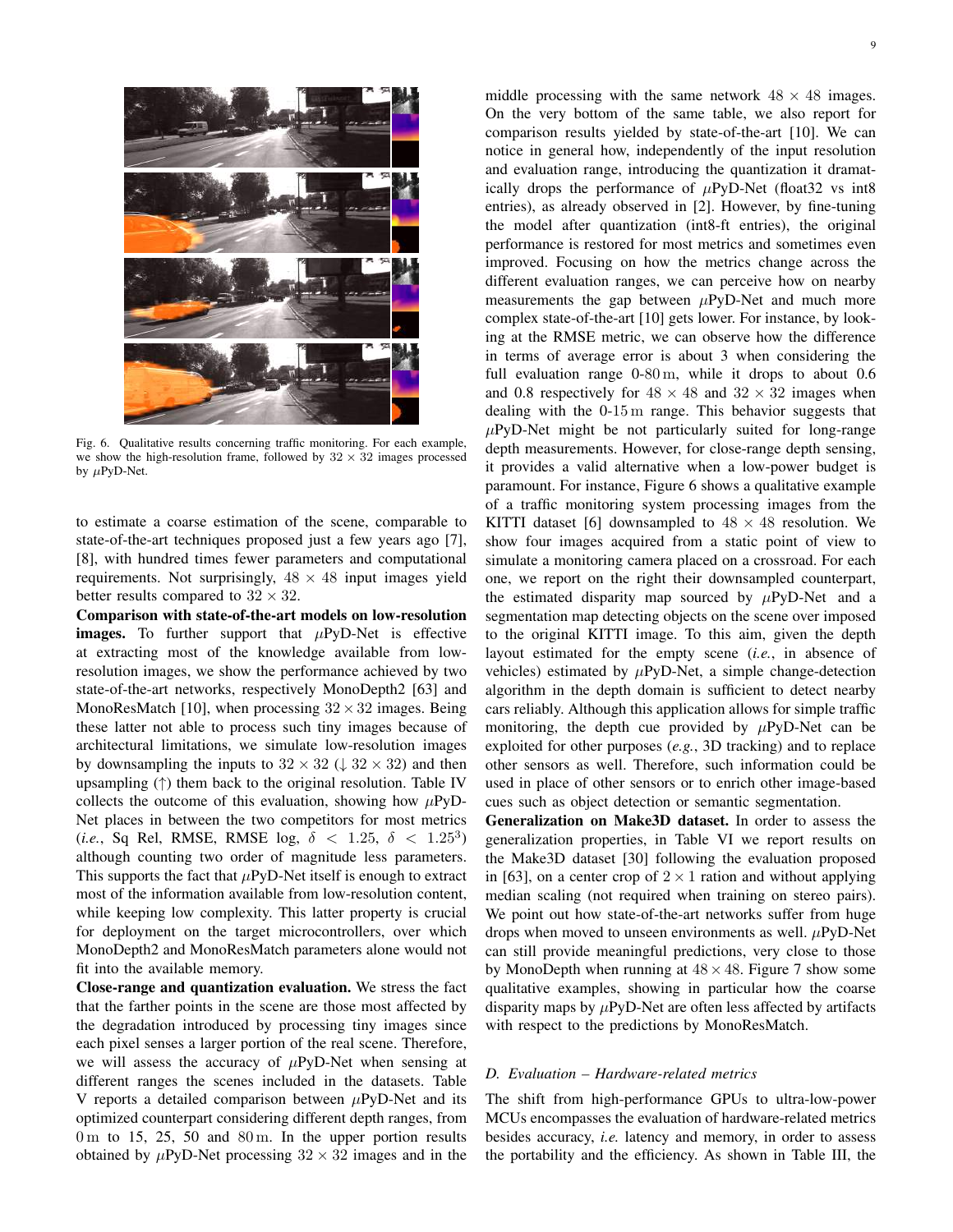TABLE IV

QUANTITATIVE EVALUATION ON THE TEST SET OF KITTI DATASET [6] USING THE SPLIT OF EIGEN ET AL. [7] WITH MAXIMUM DEPTH SET TO 80M.

|                   |                   |        |         |        |             | Lower is better $\downarrow$ |                 | Higher is better $\Uparrow$ |                   |
|-------------------|-------------------|--------|---------|--------|-------------|------------------------------|-----------------|-----------------------------|-------------------|
| Method            | Resolution        | Params | Abs Rel | Sa Rel | <b>RMSE</b> | RMSE log                     | $\delta$ < 1.25 | $\frac{\varsigma}{1.25^2}$  | $\delta < 1.25^3$ |
| MonoDepth2 [63]   | $.32 \times 32$ ↑ | 34.5M  | 0.188   | 1.724  | 7.447       | 0.318                        | 0.686           | 0.869                       | 0.938             |
| MonoResMatch [10] | $.32 \times 32$ ↑ | 42.5M  | 0.191   | 2.103  | 6.670       | 0.279                        | 0.742           | 0.896                       | 0.953             |
| $\mu$ PyD-Net     | $32 \times 32$    | 0.1M   | 0.215   | 2.395  | 7.252       | 0.301                        | 0.696           | 0.866                       | 0.939             |

TABLE V EVALUATION OF  $\mu$ PYD-NET AND QUANTIZED VARIANTS AT DIFFERENT RANGES. COMPARISON WITH STATE-OF-THE-ART [10] ON THE SAME RANGES.

|          | $\frac{Res.}{Range}$ |                     |         |        |             |                                                                                     |                           |       |       |
|----------|----------------------|---------------------|---------|--------|-------------|-------------------------------------------------------------------------------------|---------------------------|-------|-------|
|          |                      |                     |         |        |             | Lower is better $\Downarrow$                                                        | <b>Higher</b> is better 介 |       |       |
|          |                      | Precision           | Abs Rel | Sq Rel | <b>RMSE</b> | RMSE $\log \delta$ < 1.25 $\delta$ < 1.25 <sup>2</sup> $\delta$ < 1.25 <sup>3</sup> |                           |       |       |
|          | $0-80m$              | float <sub>32</sub> | 0.215   | 2.395  | 7.256       | 0.302                                                                               | 0.695                     | 0.865 | 0.939 |
|          |                      | int8                | 0.498   | 11.712 | 15.133      | 0.656                                                                               | 0.439                     | 0.714 | 0.850 |
|          |                      | int8-ft             | 0.219   | 2.478  | 7.379       | 0.307                                                                               | 0.687                     | 0.861 | 0.937 |
|          | 50m                  | float32             | 0.206   | 1.865  | 5.710       | 0.287                                                                               | 0.710                     | 0.875 | 0.946 |
|          | é                    | int8                | 0.421   | 6.004  | 9.769       | 0.529                                                                               | 0.461                     | 0.751 | 0.889 |
| 32       |                      | int8-ft             | 0.209   | 1.928  | 5.809       | 0.292                                                                               | 0.702                     | 0.872 | 0.943 |
| $\times$ | $0-25m$              | float <sub>32</sub> | 0.172   | 0.929  | 3.155       | 0.238                                                                               | 0.764                     | 0.910 | 0.965 |
| 32       |                      | int8                | 0.308   | 2.023  | 4.717       | 0.354                                                                               | 0.546                     | 0.854 | 0.944 |
|          |                      | int8-ft             | 0.174   | 0.939  | 3.179       | 0.240                                                                               | 0.758                     | 0.908 | 0.964 |
|          |                      | float <sub>32</sub> | 0.136   | 0.448  | 1.800       | 0.189                                                                               | 0.822                     | 0.939 | 0.979 |
|          | $0-15m$              | int8                | 0.219   | 0.761  | 2.438       | 0.248                                                                               | 0.718                     | 0.919 | 0.972 |
|          |                      | int8-ft             | 0.138   | 0.457  | 1.815       | 0.191                                                                               | 0.817                     | 0.938 | 0.978 |
|          |                      | float <sub>32</sub> | 0.193   | 2.308  | 6.943       | 0.277                                                                               | 0.736                     | 0.890 | 0.953 |
|          | $0-80m$              | int8                | 0.322   | 5.919  | 10.648      | 0.394                                                                               | 0.615                     | 0.837 | 0.925 |
|          |                      | $int8-ft$           | 0.193   | 2.252  | 6.922       | 0.276                                                                               | 0.735                     | 0.890 | 0.954 |
|          | $0-50m$              | float32             | 0.182   | 1.685  | 5.308       | 0.261                                                                               | 0.751                     | 0.901 | 0.960 |
|          |                      | int8                | 0.285   | 3.329  | 7.266       | 0.343                                                                               | 0.636                     | 0.860 | 0.942 |
| $48$     |                      | int8-ft             | 0.182   | 1.656  | 5.299       | 0.260                                                                               | 0.750                     | 0.901 | 0.960 |
| $\times$ | $0-25m$              | float32             | 0.149   | 0.748  | 2.843       | 0.212                                                                               | 0.804                     | 0.932 | 0.975 |
| 48       |                      | int8                | 0.220   | 1.208  | 3.629       | 0.261                                                                               | 0.716                     | 0.914 | 0.967 |
|          |                      | int8-ft             | 0.150   | 0.744  | 2.854       | 0.212                                                                               | 0.803                     | 0.931 | 0.975 |
|          |                      | float <sub>32</sub> | 0.118   | 0.348  | 1.601       | 0.168                                                                               | 0.856                     | 0.956 | 0.986 |
|          | $0-15m$              | int8                | 0.166   | 0.501  | 1.967       | 0.199                                                                               | 0.821                     | 0.948 | 0.983 |
|          |                      | int8-ft             | 0.119   | 0.347  | 1.608       | 0.168                                                                               | 0.855                     | 0.955 | 0.986 |
|          |                      |                     |         |        |             |                                                                                     |                           |       |       |
|          |                      | $[10]$ 0-80m        | 0.096   | 0.673  | 4.351       | 0.184                                                                               | 0.890                     | 0.961 | 0.981 |
|          |                      | $[10]$ 0-50m        | 0.092   | 0.504  | 3.336       | 0.174                                                                               | 0.899                     | 0.965 | 0.984 |
|          |                      | $[10]$ 0-25m        | 0.078   | 0.242  | 1.799       | 0.141                                                                               | 0.925                     | 0.977 | 0.990 |
|          |                      | $[10]$ 0-15m        | 0.067   | 0.119  | 1.027       | 0.111                                                                               | 0.949                     | 0.986 | 0.994 |

TABLE VI QUANTITATIVE EVALUATION ON MAKE3D DATASET [30].

|                         |                   |         |        | Lower is better $\downarrow$ |               |
|-------------------------|-------------------|---------|--------|------------------------------|---------------|
| Method                  | Resolution        | Abs Rel | Sq Rel |                              | RMSE RMSE log |
| MonoDepth [12] ResNet50 | $256 \times 512$  | 0.451   | 7.299  | 10.139                       | 0.223         |
| 3Net [37] ResNet50      | $256 \times 512$  | 0.407   | 5.060  | 8.558                        | 0.203         |
| MonoDepth2 [63]         | $192 \times 640$  | 0.375   | 3.694  | 8.218                        | 0.204         |
| MonoResMatch [10]       | $384 \times 1280$ | 0.375   | 4.072  | 8.859                        | 0.213         |
| DepthHints [11]         | $320 \times 1024$ | 0.350   | 3.385  | 8.242                        | 0.200         |
| $PvD-Net$ [1]           | $256 \times 512$  | 0.510   | 9.106  | 10.538                       | 0.225         |
| $\mu$ PyD-Net           | $48 \times 48$    | 0.531   | 7.607  | 9.726                        | 0.226         |
| $\mu$ PyD-Net           | $32 \times 32$    | 0.607   | 10.687 | 10.252                       | 0.237         |

number of parameters of standard monocular networks exceeds by far the memory constraints of commercial MCUs, preventing the deployment on the edge and therefore a direct comparison with  $\mu$ PyD-Net. For this reason, this section focuses on the hardware characterization of  $\mu$ PyD-Net, demonstrating that the adopted architectural choices are mandatory to guarantee compliance with the limited resources of the hosting system. Table VII reports the hardware-related metrics measured at run-time on the NUCLEO-F767ZI board: RAM usage and execution time (averaged on 100 inference runs). The proposed  $\mu$ PyD-Net reaches a throughput of 3.4 FPS, which can be



Fig. 7. Qualitative results on Make3D. From top to bottom, reference images, inverse depth maps by MonoResMatch [10] and by  $48 \times 48 \mu$ PyD-Net.

considered a remarkable result given the limited power budget of the adopted device. Moreover, the collected results demonstrate that input resolution is an effective knob in the accuracylatency-memory space: a resolution of  $32 \times 32$  enables 38% of memory savings and  $2.24\times$  higher throughput compared to  $48 \times 48$ . This comes at the cost of some accuracy loss (as already shown in Table V). However, this might be a false problem as errors can be masked by subsequent processing stages. The resolution is a design choice indeed, and it should be weighted depending on the requirements of the downstream application.

Even though the limited computational resources of the hosting MCU prevent real-time processing even for such a compact network, the measured performance meets the requirements of the applications described in Section II. However, if higher power and area budgets are available,  $\mu$ PyD-Net can be ported to more powerful systems and its application extended to other use-cases. To assess the scalability of  $\mu$ PyD-Net from the IoT to the embedded segment, we tested its performance on the mobile CPUs (ARM Cortex-A53) adopted in our previous work [2]. In this system,  $\mu$ PyD-Net processes up to 320 frame/s, a  $94 \times$  boost that comes at the cost of  $10 \times$  power consumption  $({}_{\sim}4\,\mathrm{W})$ .

It might seem like the high efficiency brought by  $\mu$ PyD-Net is simply due to the input rescaling, hence our proposal may seem a relatively naive approach. A more detailed analysis reveals the design of  $\mu$ PyD-Net goes beyond this simplistic analysis. On the one hand, it is correct that a lower input space contributes to the reduction of the memory footprint as all the inner feature maps get intrinsically smaller. On the other hand, what makes  $\mu$ PyD-Net smaller and faster, hence less energyhungry and able to fit tiny MCUs with marginal accuracy loss, lies in the topology of the network. Input resolution scaling alone is not enough, but when jointly applied on the structure of  $\mu$ PyD-Net it enables design options that would not be possible otherwise. Like other pyramidal architectures,  $\mu$ PyD-Net applies a coarse-to-fine strategy where information is processed in a hierarchical manner. Since features of higher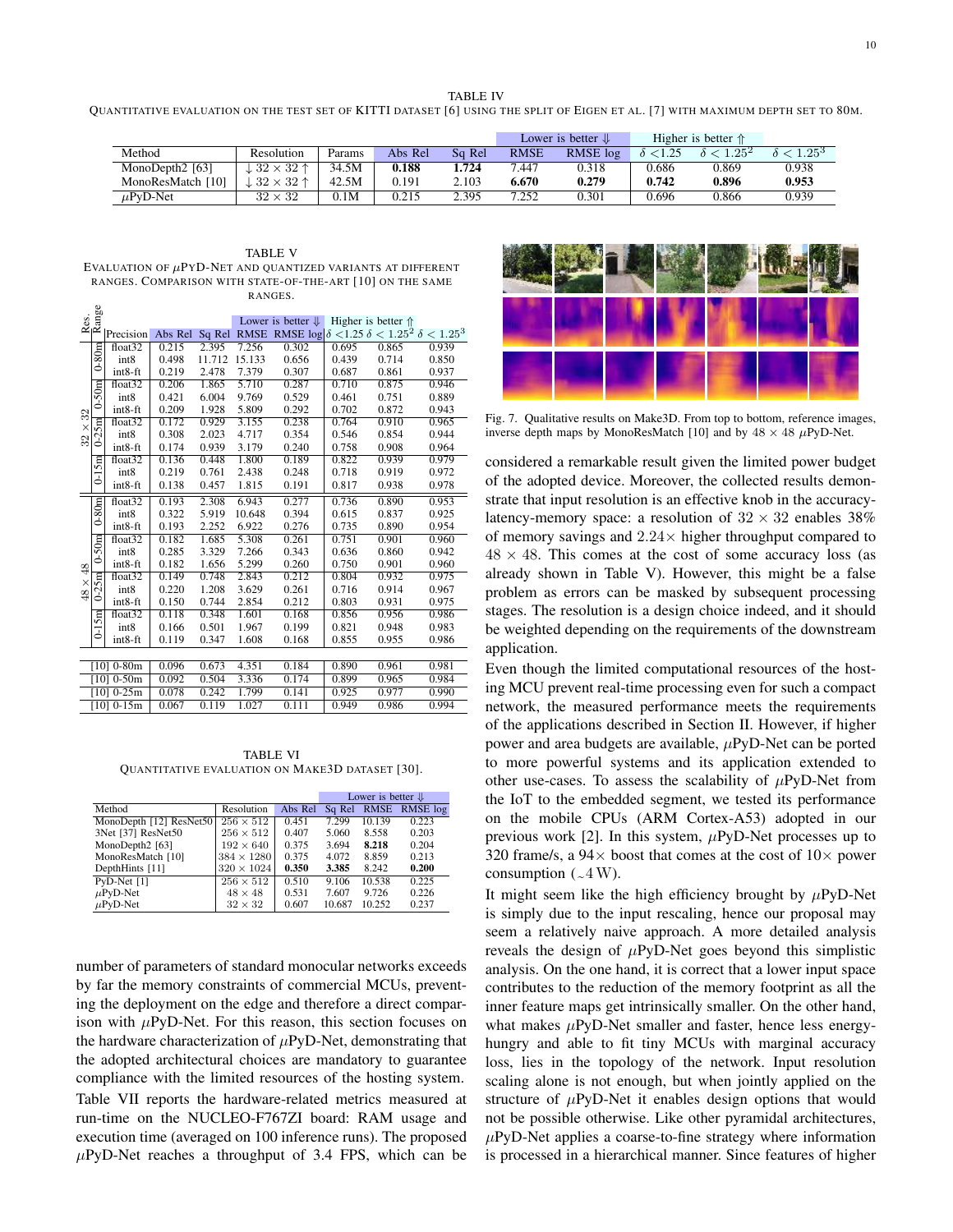TABLE VII EXTRA-FUNCTIONAL METRICS OF  $\mu$ PYD-NET AT DIFFERENT INPUT RESOLUTIONS ON THE NUCLEO-F767ZI BOARD.

| Resolution     | R A M    | <b>Execution Time</b> |
|----------------|----------|-----------------------|
| $32 \times 32$ | $208$ kB | $290 \,\mathrm{ms}$   |
| $48 \times 48$ | 337 kB   | 651 ms                |

semantic level are inferred layer-by-layer traversing the pyramid bottom-up, it is intuitive to understand that the lower the resolution of the input image, the lower the number of layers needed to achieve a certain accuracy. This is a general trend also recognized in other deep learning models, but on the specific case of  $\mu$ PyD-Net it has a much higher impact. With smaller inputs it is in fact possible to compress the topology by reducing the number of encoders and decoders, and not just their size, thus achieving aggressive RAM reduction.

To support this analysis, the bar chart in Figure 8 shows the memory footprint vs. input resolution of PyD-Net (hatched bars) and  $\mu$ PyD-Net (plain bars), both quantized to 8-bit; the comparison is made splitting the contributions of weights (blue) and inner features (orange). The horizontal black line marks the RAM constraint (512 kB). For both the networks, the dimensionality of the internal activations is re-scaled according to the input size. It is worth noticing that the minimum input resolution of PyD-Net is  $64\times64$  since the input image is down-sampled by a factor of  $2^6$  across the pyramidal encoders. For such reason, the results below are not reported. We can infer the following considerations. First, PyD-Net runs out of space and cannot fit into MCUs beacuse the size of the weights does not scale with the input resolution. Even using the smallest input size (*i.e.*  $64 \times 64$ ), the weight storage is about 2 MB, namely  $4\times$  the RAM on-board. Second,  $\mu$ PyD-Net shows an activations/weights ratio larger than PyD-Net. For instance, with the highest input resolution ( $256 \times 128$ ) the RAM taken by the features significantly increases, from  $2.3 \text{ MB}$  (PyD-Net) to  $3.2 \text{ MB}$  ( $\mu$ PyD-Net). The reason is that in PyD-Net the size of the feature maps processed by the topmost decoder, which is the most energy-hungry layer, is half of the input resolution, while in  $\mu$ PyD-Net it is not. Therefore,  $\mu$ PyD-Net is less suited for high resolution. However, as soon as inputs got re-scaled to  $48\times48$ , the activation footprint scales well and it meets the memory constraint. Working with  $32 \times 32$ images ensures even some free space for other background applications or tasks.

These findings support our claim:  $\mu$ PyD-Net does work not just because of the lower cardinality of the input space, but precisely because it has been tailored to adapt to the requirements of tiny applications.

# VIII. CONCLUSIONS

Depth is of paramount importance in countless practical computer vision applications and the compelling results recently obtained by frameworks aimed at inferring this cue from a single camera have dramatically increased the interest for this topic. Unfortunately, in most cases these methods require high-end GPUs or sufficiently capable embedded devices, precluding their practical deployment in several application



Fig. 8. Memory breakdown of PyD-Net and  $\mu$ PyD-Net at different input resolutions. The dash (-) indicates that the resolution is not compliant with the network topology.

contexts characterized by extreme low-power constraints such as those involving MCUs. Starting from these facts, in this paper, we proposed a two-fold strategy to enable monocular depth estimation on MCUs. At first, we designed a lightweight Convolutional Neural Network based on a pyramidal architecture, trained in a semi-supervised manner leveraging proxysupervision obtained through a conventional stereo algorithm, capable of inferring accurate depth maps from the tiny input image fed to the network. Then, we proposed optimization strategies aimed at performing computations with quantized 8-bit data and we mapped the high-level description of the network to low-level routines suited for the target architecture. Exhaustive experimental results and an in-depth evaluation with devices belonging to the popular Arm Cortex-M family, confirm that monocular depth estimation is feasible with devices characterized by low-power constraints as MCUs. To the best of our knowledge, our method is the first one achieving this goal, fostering the deployment of monocular depth estimation to new application contexts.

#### **REFERENCES**

- [1] M. Poggi *et al.*, "Towards real-time unsupervised monocular depth estimation on cpu," in *2018 IEEE/RSJ International Conference on Intelligent Robots and Systems (IROS)*. IEEE, 2018, pp. 5848–5854.
- [2] V. Peluso *et al.*, "Enabling energy-efficient unsupervised monocular depth estimation on armv7-based platforms," in *2019 Design, Automation & Test in Europe Conference & Exhibition (DATE)*. IEEE, 2019, pp. 1703–1708.
- [3] R. Sanchez-Iborra *et al.*, "Tinyml-enabled frugal smart objects: Challenges and opportunities," *IEEE Circuits and Systems Magazine*, vol. 20, no. 3, pp. 4–18, 2020.
- [4] D. Wofk et al., "Fastdepth: Fast monocular depth estimation on embedded systems," in *2019 International Conference on Robotics and Automation (ICRA)*. IEEE, 2019, pp. 6101–6108.
- [5] E. Chou *et al.*, "Privacy-preserving action recognition for smart hospitals using low-resolution depth images," *arXiv preprint arXiv:1811.09950*, 2018.
- [6] A. Geiger *et al.*, "Vision meets robotics: The kitti dataset," *The International Journal of Robotics Research*, vol. 32, no. 11, pp. 1231–1237, 2013.
- [7] D. Eigen *et al.*, "Depth map prediction from a single image using a multi-scale deep network," in *Advances in neural information processing systems*, 2014, pp. 2366–2374.
- [8] F. Liu *et al.*, "Learning depth from single monocular images using deep convolutional neural fields," *IEEE transactions on pattern analysis and machine intelligence*, vol. 38, no. 10, pp. 2024–2039, 2015.
- [9] N. Yang *et al.*, "Deep virtual stereo odometry: Leveraging deep depth prediction for monocular direct sparse odometry," in *Proceedings of the European Conference on Computer Vision (ECCV)*, 2018, pp. 817–833.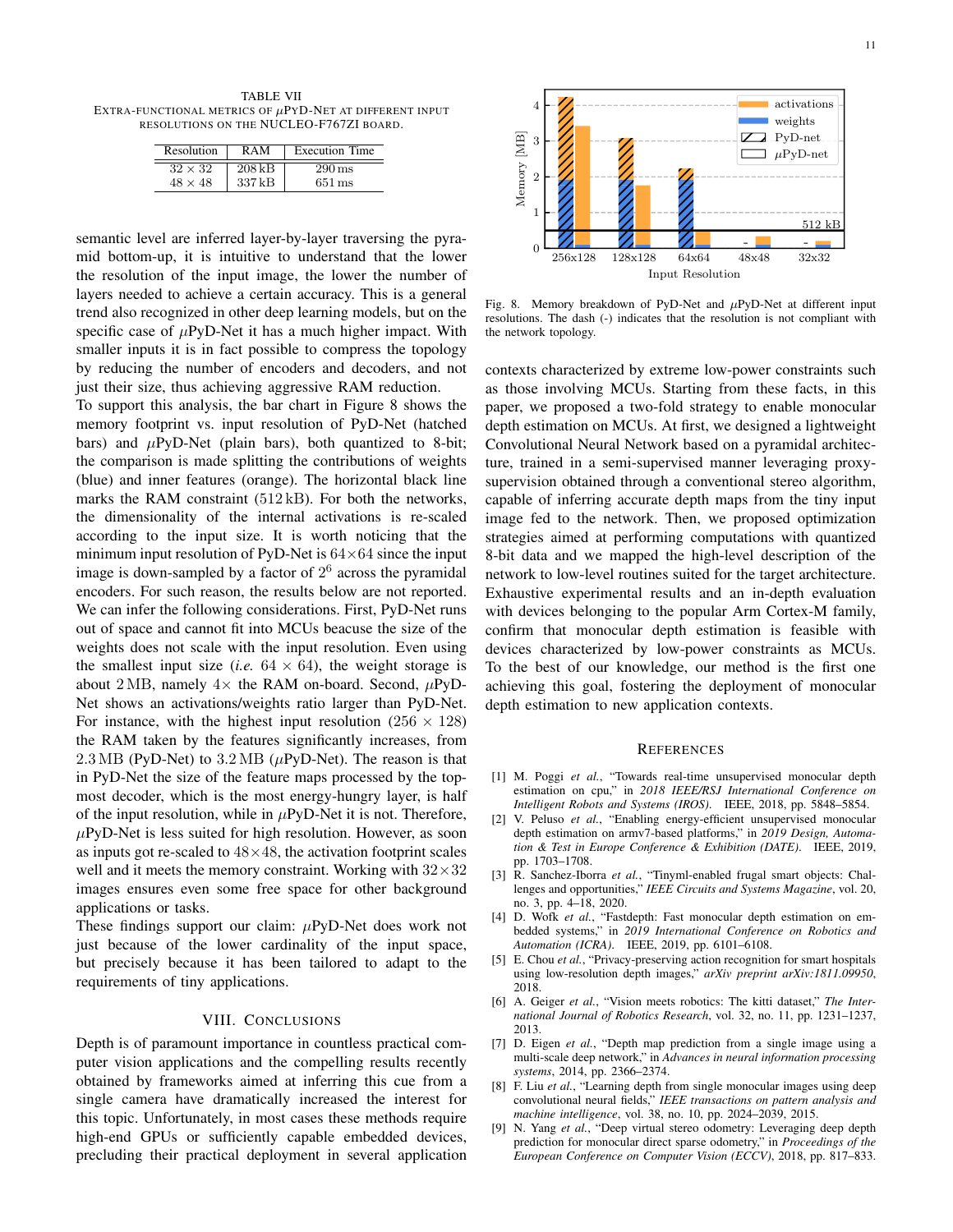- [10] F. Tosi *et al.*, "Learning monocular depth estimation infusing traditional stereo knowledge," in *Proceedings of the IEEE Conference on Computer Vision and Pattern Recognition*, 2019, pp. 9799–9809.
- [11] J. Watson *et al.*, "Self-supervised monocular depth hints," in *Proceedings of the IEEE International Conference on Computer Vision*, 2019, pp. 2162–2171.
- [12] C. Godard *et al.*, "Unsupervised monocular depth estimation with leftright consistency," in *Proceedings of the IEEE Conference on Computer Vision and Pattern Recognition*, 2017, pp. 270–279.
- [13] H. Fu *et al.*, "Deep ordinal regression network for monocular depth estimation," in *Proceedings of the IEEE Conference on Computer Vision and Pattern Recognition*, 2018, pp. 2002–2011.
- [14] T. Bagautdinov *et al.*, "Probability occupancy maps for occluded depth images," in *Proceedings of the IEEE Conference on Computer Vision and Pattern Recognition*, 2015, pp. 2829–2837.
- [15] S. Sun *et al.*, "Benchmark data and method for real-time people counting in cluttered scenes using depth sensors," *IEEE Transactions on Intelligent Transportation Systems*, vol. 20, no. 10, pp. 3599–3612, 2019.
- [16] V. Srivastav *et al.*, "Human pose estimation on privacy-preserving lowresolution depth images," in *International Conference on Medical Image Computing and Computer-Assisted Intervention*. Springer, 2019, pp. 583–591.
- [17] M.-R. Lee *et al.*, "Vehicle counting based on a stereo vision depth maps for parking management," *Multimedia Tools and Applications*, vol. 78, no. 6, pp. 6827–6846, 2019.
- [18] R. Hg *et al.*, "An rgb-d database using microsoft's kinect for windows for face detection," in *2012 Eighth International Conference on Signal Image Technology and Internet Based Systems*. IEEE, 2012, pp. 42–46.
- [19] A. E. Eshratifar *et al.*, "Jointdnn: an efficient training and inference engine for intelligent mobile cloud computing services," *IEEE Transactions on Mobile Computing*, 2019.
- [20] R. Szeliski, *Computer vision: algorithms and applications*. Springer Science & Business Media, 2010.
- [21] D. Scharstein *et al.*, "A taxonomy and evaluation of dense two-frame stereo correspondence algorithms," *International journal of computer vision*, vol. 47, no. 1-3, pp. 7–42, 2002.
- [22] H. Hirschmuller, "Accurate and efficient stereo processing by semiglobal matching and mutual information," in *2005 IEEE Computer Society Conference on Computer Vision and Pattern Recognition (CVPR'05)*, vol. 2. IEEE, 2005, pp. 807–814.
- [23] L. Di Stefano et al., "A fast area-based stereo matching algorithm," *Image and vision computing*, vol. 22, no. 12, pp. 983–1005, 2004.
- [24] T. Kanade *et al.*, "A stereo matching algorithm with an adaptive window: Theory and experiment," *IEEE transactions on pattern analysis and machine intelligence*, vol. 16, no. 9, pp. 920–932, 1994.
- [25] J. Zbontar *et al.*, "Computing the stereo matching cost with a convolutional neural network," in *Proceedings of the IEEE conference on computer vision and pattern recognition*, 2015, pp. 1592–1599.
- [26] N. Mayer *et al.*, "A large dataset to train convolutional networks for disparity, optical flow, and scene flow estimation," in *Proceedings of the IEEE conference on computer vision and pattern recognition*, 2016, pp. 4040–4048.
- [27] A. Kendall *et al.*, "End-to-end learning of geometry and context for deep stereo regression," in *Proceedings of the IEEE International Conference on Computer Vision*, 2017, pp. 66–75.
- [28] J.-R. Chang *et al.*, "Pyramid stereo matching network," in *Proceedings of the IEEE Conference on Computer Vision and Pattern Recognition*, 2018, pp. 5410–5418.
- [29] F. Zhang *et al.*, "Ga-net: Guided aggregation net for end-to-end stereo matching," in *Proceedings of the IEEE Conference on Computer Vision and Pattern Recognition*, 2019, pp. 185–194.
- [30] A. Saxena *et al.*, "Make3d: Learning 3d scene structure from a single still image," *IEEE transactions on pattern analysis and machine intelligence*, vol. 31, no. 5, pp. 824–840, 2008.
- [31] I. Laina et al., "Deeper depth prediction with fully convolutional residual networks," in *2016 Fourth international conference on 3D vision (3DV)*. IEEE, 2016, pp. 239–248.
- [32] Y. Cao *et al.*, "Estimating depth from monocular images as classification using deep fully convolutional residual networks," *IEEE Transactions on Circuits and Systems for Video Technology*, vol. 28, no. 11, pp. 3174– 3182, 2017.
- [33] Y. Cao et al., "Monocular depth estimation with augmented ordinal depth relationships," *IEEE Transactions on Circuits and Systems for Video Technology*, 2020.
- [34] H. Mohaghegh *et al.*, "Aggregation of rich depth-aware features in a modified stacked generalization model for single image depth estimation," *IEEE Transactions on Circuits and Systems for Video Technology*, vol. 29, no. 3, pp. 683–697, 2018.
- [35] K. Karsch *et al.*, "Depth transfer: Depth extraction from video using non-parametric sampling," *IEEE transactions on pattern analysis and machine intelligence*, vol. 36, no. 11, pp. 2144–2158, 2014.
- [36] T. Zhou *et al.*, "Unsupervised learning of depth and ego-motion from video," in *Proceedings of the IEEE Conference on Computer Vision and Pattern Recognition*, 2017, pp. 1851–1858.
- [37] M. Poggi et al., "Learning monocular depth estimation with unsupervised trinocular assumptions," in *2018 International Conference on 3D Vision (3DV)*. IEEE, 2018, pp. 324–333.
- [38] R. Mahjourian *et al.*, "Unsupervised learning of depth and ego-motion from monocular video using 3d geometric constraints," in *CVPR*, 2018.
- [39] H. Kumar *et al.*, "Depth map estimation using defocus and motion cues," *IEEE Transactions on Circuits and Systems for Video Technology*, vol. 29, no. 5, pp. 1365–1379, 2018.
- [40] C. Wang *et al.*, "Learning depth from monocular videos using direct methods," in *Proceedings of the IEEE Conference on Computer Vision and Pattern Recognition*, 2018, pp. 2022–2030.
- [41] Z. Yin *et al.*, "Geonet: Unsupervised learning of dense depth, optical flow and camera pose," in *Proceedings of the IEEE Conference on Computer Vision and Pattern Recognition*, 2018, pp. 1983–1992.
- [42] R. Garg *et al.*, "Unsupervised cnn for single view depth estimation: Geometry to the rescue," in *European conference on computer vision*. Springer, 2016, pp. 740–756.
- [43] A. Pilzer et al., "Refine and distill: Exploiting cycle-inconsistency and knowledge distillation for unsupervised monocular depth estimation," in *Proceedings of the IEEE Conference on Computer Vision and Pattern Recognition*, 2019, pp. 9768–9777.
- [44] L. Andraghetti *et al.*, "Enhancing self-supervised monocular depth estimation with traditional visual odometry," in *2019 International Conference on 3D Vision (3DV)*. IEEE, 2019, pp. 424–433.
- [45] J. Qiu et al., "Going deeper with embedded fpga platform for convolutional neural network," in *Proceedings of the 2016 ACM/SIGDA International Symposium on Field-Programmable Gate Arrays*, 2016, pp. 26–35.
- [46] H. Alemdar *et al.*, "Ternary neural networks for resource-efficient ai applications," in *2017 International Joint Conference on Neural Networks (IJCNN)*. IEEE, 2017, pp. 2547–2554.
- [47] M. Rastegari *et al.*, "Xnor-net: Imagenet classification using binary convolutional neural networks," in *European conference on computer vision*. Springer, 2016, pp. 525–542.
- [48] M. Rusci et al., "Quantized nns as the definitive solution for inference on low-power arm mcus? work-in-progress," in *Proceedings of the International Conference on Hardware/Software Codesign and System Synthesis*, 2018, pp. 1–2.
- [49] L. Lai *et al.*, "Enabling deep learning at the iot edge," in *2018 IEEE/ACM International Conference on Computer-Aided Design (IC-CAD)*. IEEE, 2018, pp. 1–6.
- [50] S. Vogel *et al.*, "Efficient hardware acceleration of cnns using logarithmic data representation with arbitrary log-base," in *Proceedings of the International Conference on Computer-Aided Design*, 2018, pp. 1–8.
- [51] S. Han *et al.*, "Deep compression: Compressing deep neural networks with pruning, trained quantization and huffman coding," *arXiv preprint arXiv:1510.00149*, 2015.
- [52] M. Grimaldi et al., "Optimality assessment of memory-bounded convnets deployed on resource-constrained risc cores," *IEEE Access*, vol. 7, pp. 152 599–152 611, 2019.
- [53] J. Yu et al., "Scalpel: Customizing dnn pruning to the underlying hardware parallelism," in *2017 ACM/IEEE 44th Annual International Symposium on Computer Architecture (ISCA)*. IEEE, 2017, pp. 548– 560.
- [54] H. Li *et al.*, "Pruning filters for efficient convnets," in *5th International Conference on Learning Representations (ICLR)*, 2017.
- [55] S. Elkerdawy *et al.*, "Lightweight monocular depth estimation model by joint end-to-end filter pruning," in *2019 IEEE International Conference on Image Processing (ICIP)*. IEEE, 2019, pp. 4290–4294.
- [56] A. Tonioni *et al.*, "Unsupervised adaptation for deep stereo," in *Proceedings of the IEEE International Conference on Computer Vision*, 2017, pp. 1605–1613.
- [57] A. Tonioni *et al.*, "Unsupervised domain adaptation for depth prediction from images," *IEEE transactions on pattern analysis and machine intelligence*, 2019.
- [58] A. B. Owen, "A robust hybrid of lasso and ridge regression," *Contemporary Mathematics*, vol. 443, no. 7, pp. 59–72, 2007.